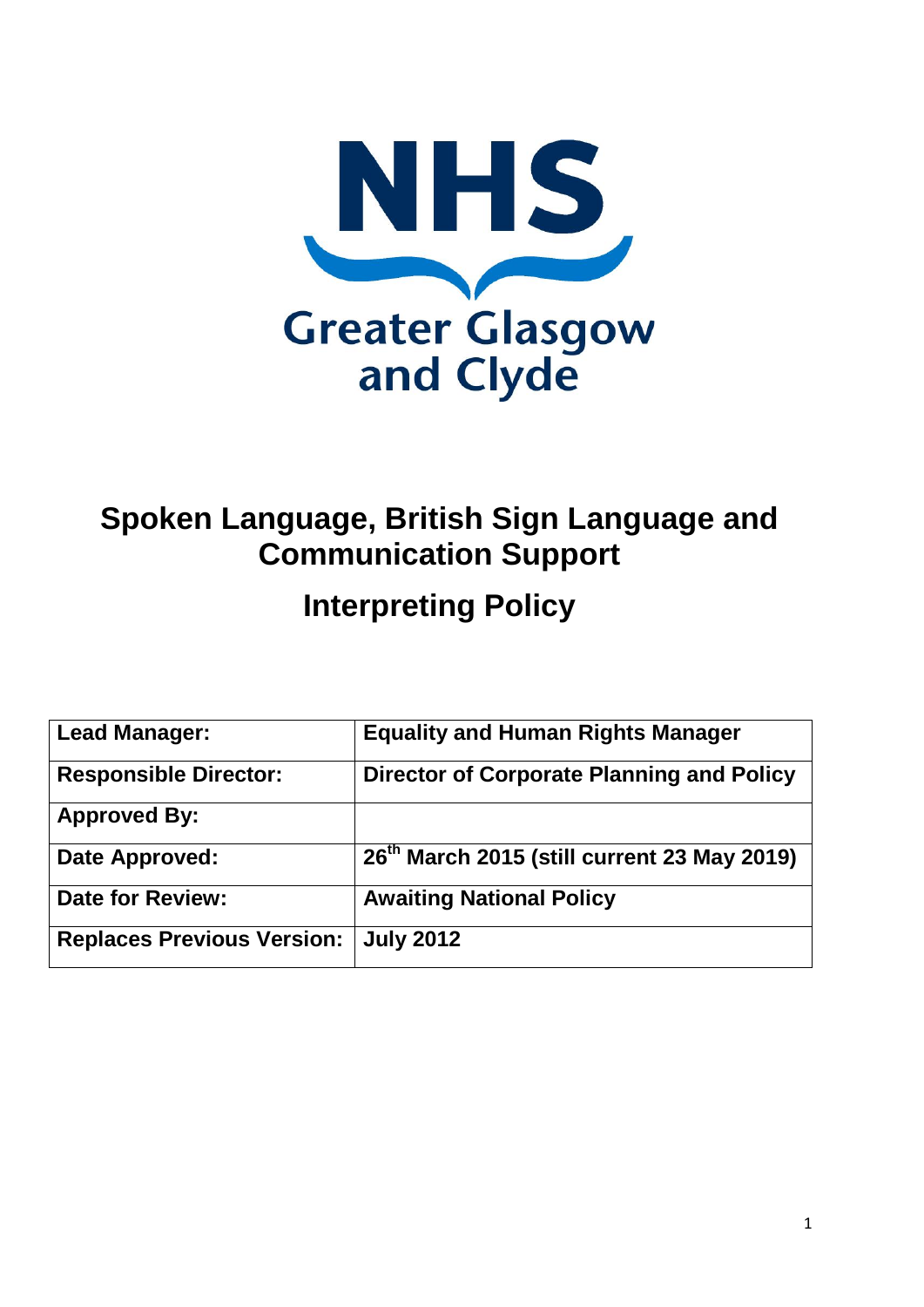## **CONTENTS**

| 1. Introduction                                             | 3              |
|-------------------------------------------------------------|----------------|
| 2. Scope                                                    | 3              |
| 3. Why is Interpreting and Communication Support Important? | 3              |
| 4. Roles and Responsibilities                               | $\overline{4}$ |
| 5. Review                                                   | 5              |
| 6. Monitoring                                               | 5              |
| 7. Impact Assessment                                        | 5              |
|                                                             |                |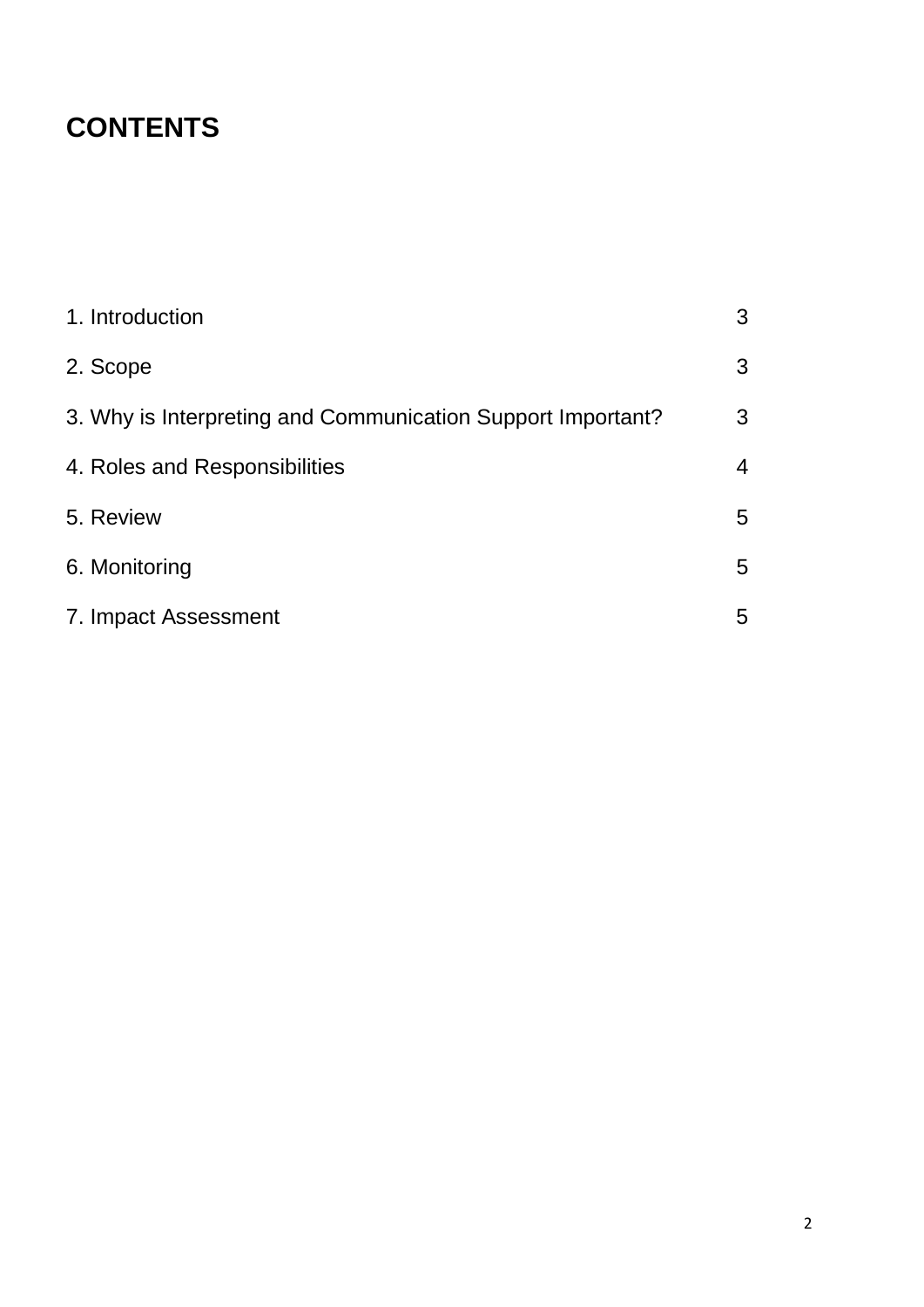#### **1. INTRODUCTION**

- 1.1.The purpose of this policy is to make sure there is a consistent and clear approach to the provision of interpreting and communication support for our patients. The policy is aimed at all staff involved in patient care.
- 1.2.This policy is intended to be used in conjunction with the **Interpreting Services Booking Procedure** (see *Appendix 1*) which gives details on recommended good practice for accessing interpreters and communication support within NHS Greater Glasgow & Clyde (NHSGGC).
- 1.3.This policy and associated booking procedure is based on the NHS Scotland Interpreting Competency Framework (see *Appendix 2*).

#### **2. SCOPE**

- 2.1.The policy relates to both NHSGGC's Clear to All (Accessible Information) Policy and to the Communication Support and Language Plan. It aims to:
	- Describe interpreting and communication support and why it is important
	- Define the roles and responsibilities of those responsible for implementing this policy and procedure
	- Direct staff to available guidance for the provision, review and monitoring of interpreting and communication support
	- Increase compliance with the Interpreting Services Booking Procedure.
- 2.2.Interpreting and communication support relates to all forms of communication support that will meet a patients communication needs whilst using NHSGGC services. This includes face to face spoken language interpreters, telephone interpreting, British Sign Language (BSL) interpreters, Deafblind communicators, Deaf relay interpreters, lip speakers, note takers and speech-to-text reporters (palan typists) and any other forms of communication support required to meet the needs of the patient.

#### **3. WHY IS INTERPRETING AND COMMUNICATION SUPPORT IMPORTANT?**

- 3.1.Effective communication is vital for the provision of high-quality services and care. Many of those who access NHSGGC services have difficulty understanding what is being said to them. This may be because English is not their first language, that they are British Sign Language users or Deaf or deafened and require a lip speaker or note taker or they have a condition which limits their ability to communicate (e.g. following a brain injury or a stroke).
- 3.2.It is important, therefore, that for all health appointments or interventions that we provide an appropriate interpreter or communicate support for the patient to participate in their care.
- 3.3.NHSGGC provision of interpreters and communication support enables people to make more informed choices about their care. For staff, it will aid communication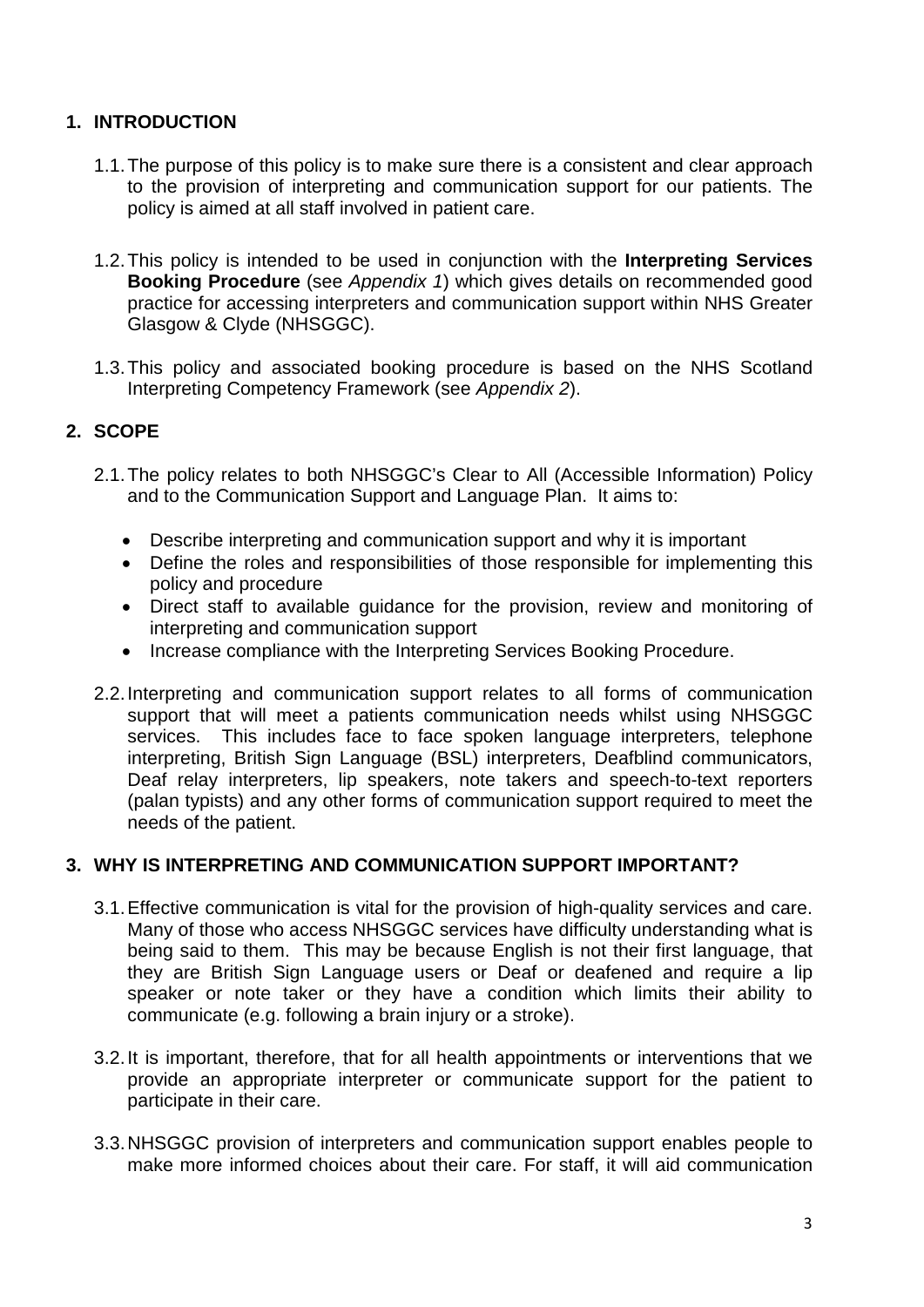with patients, will assist with diagnosis, and help in the process of obtaining informed consent. It will also promote the effective and efficient use of resources.

- 3.4.There is a legal requirement to provide interpreting and communication support to patients and their carers. The Equality Act 2010 places a legal duty on public authorities to provide barrier free access to those with Protected Characteristics, this includes race and disability. NHSGGC has published an Equality Scheme covering sex, sexual orientation, age, race, disability, gender reassignment marriage and civil partnership and faith. NHSGG&C is also committed to addressing the discrimination caused by social class and poverty as it contributes significantly to the increasing health inequality gap.
- 3.5.A key priority within the Equality Scheme is the Communication Support and Language Plan. This identified the need for interpreting and communication support for all patients who require it.

#### **4. ROLES AND RESPONSIBILITIES**

- 4.1.NHSGGC requires a clear structure and process to implement the Interpreting Policy and to ensure that it is co-ordinated across the entire organisation. Each Director will be expected to take a visible leadership role in their areas of responsibility for the implementation of this policy.
- 4.2.**All** staff are required to put the patient's communication needs at the centre of the services they deliver. Staff will ensure:
	- Only professional interpreters should be used in a health appointment or intervention. Only in an urgent/emergency should a friend or family member be used until a professional interpreter arrives, but not children under 16 years. A young person may be asked for information to establish facts only.
	- That they follow the instructions described in the **Interpreting Services Booking Procedur**e. It is **not the responsibility** of the patient to book or provide interpreters.
	- Continuity of interpreters is to be offered in the following circumstances:
		- Mental Health appointments
		- Trauma related appointments
		- Maternity appointments
		- A series of therapeutic interventions
		- End of life care
		- For patients with additional vulnerabilities such as dementia
		- "All appointments for children (whether the child or the parent/guardian requires an interpreter). Where there are concerns around the child's safety or welfare interpreters must be used to interview children alone without a parent or guardian present to clarify the child's version of events and to enable their wishes and feelings to be understood".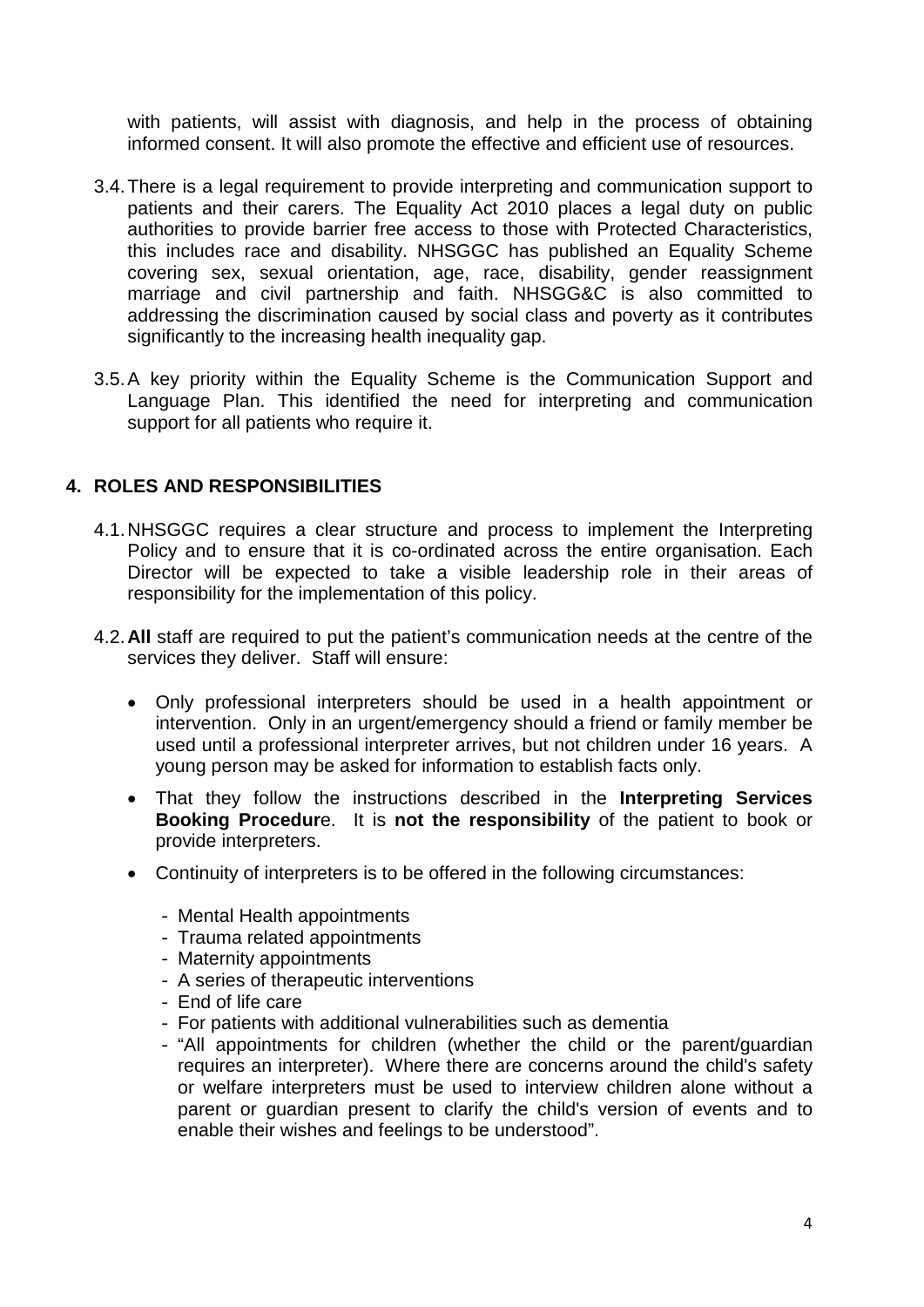- 4.3.Managers must ensure that **all** staff are familiar with the **Interpreting Policy** and the **Interpreting Services Booking Procedure** and that key staff access the 'Working with an Interpreter' e learning module.
- 4.4.The cost of providing interpreting and communication support lies with NHSGGC and **must not** be passed on to any member of the public. A central NHSGGC budget covers the cost of providing interpreting and communication support (as well as translation and accessible formats).

#### **5. REVIEW**

5.1.This policy will be reviewed every three years, or before if there are significant changes to laws or practice.

#### **6. MONITORING**

6.1.The process of monitoring the policy and guidance will be ongoing. This may take different forms of engagement with both staff and patients. Reporting will take place on an annual basis and will form part of the reporting requirements for the Equality Scheme.

#### **7. IMPACT ASSESSMENT**

7.1.The Accessible Information Policy and associated guidance have been equality impact assessed to make sure that the identified groups are not disadvantaged or discriminated against. The Equality Impact Assessment can be found on NHSGGC's equality website (**[www.equalitiesinhealth.org\)](http://www.equalitiesinhealth.org/).**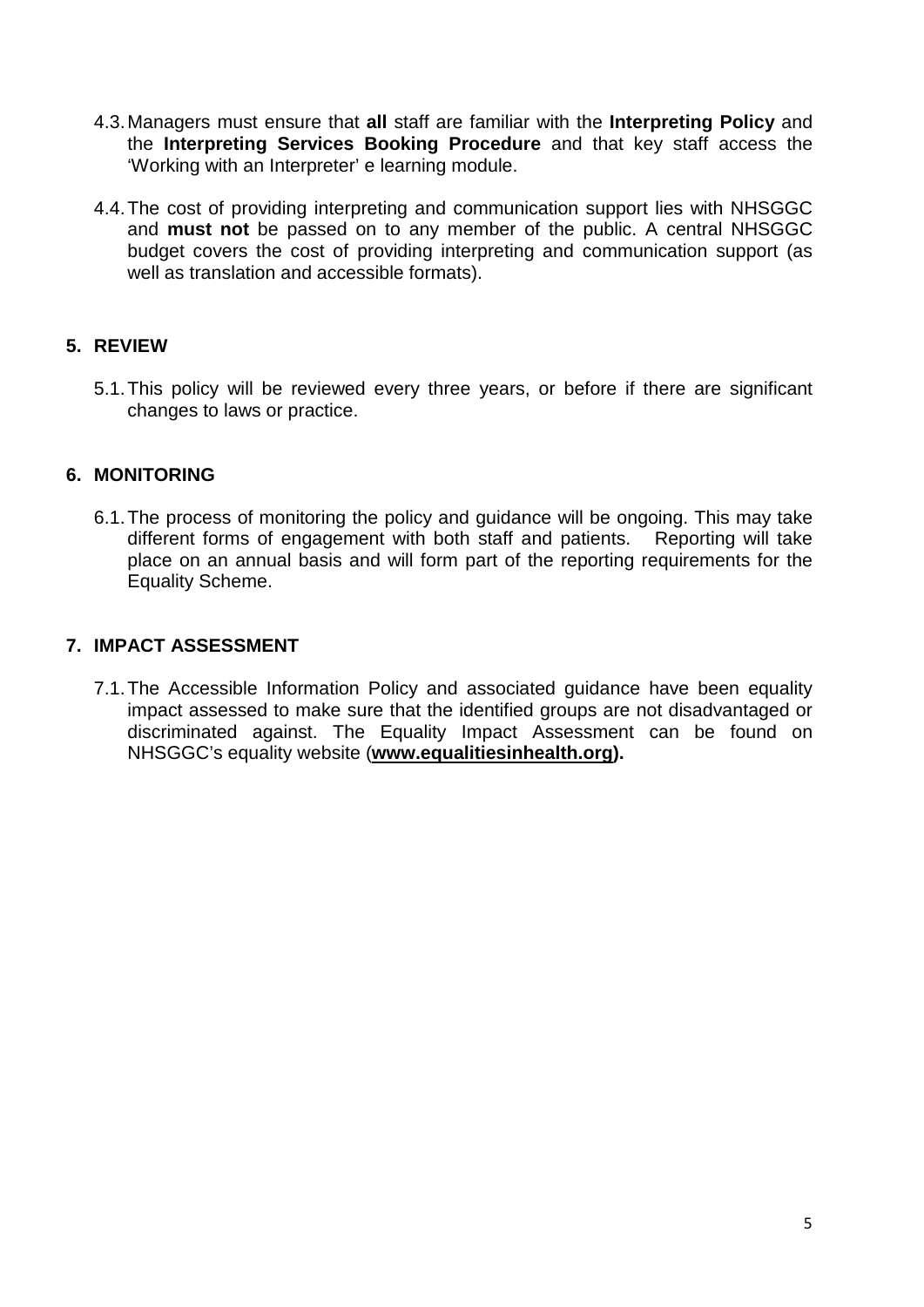

# Interpreting Service including British Sign Language (BSL) or any other Communication Support

Booking Procedure

Date Revised: May 2019 (awaiting National Policy)

Date for Review: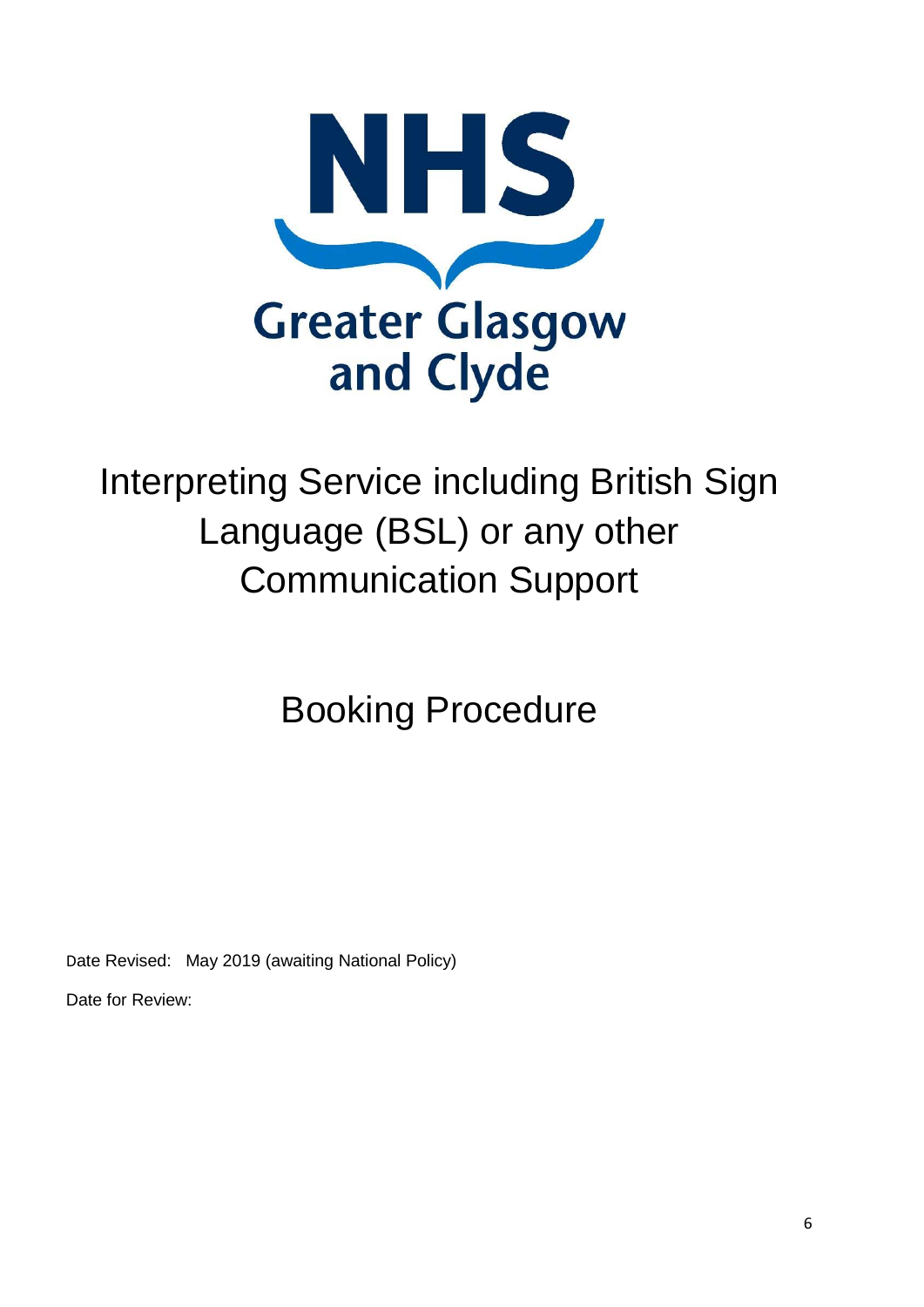#### **CONTENTS**

**Contact Details**

| 1              | Deciding if an interpreter is needed                                                                                                                                                | 10 |
|----------------|-------------------------------------------------------------------------------------------------------------------------------------------------------------------------------------|----|
| $\mathbf{2}$   | Different types of interpreting service available                                                                                                                                   | 10 |
| 3              | Procedure for booking a face to face interpreter<br>(Core hours 8am until 6pm Monday to Friday, and 8am until                                                                       | 11 |
|                | 4pm on Saturdays and Sundays.)                                                                                                                                                      |    |
| 4              | Booking a telephone interpreter                                                                                                                                                     | 13 |
| 5              | Out of Hours procedure for booking a face to face<br>interpreter                                                                                                                    | 14 |
|                | (out of hours 6pm to 8am Monday to Friday and 4pm to<br>8am Saturday and Sundays))                                                                                                  |    |
| 6              | Process for dealing with an interpreter booked through<br>an external agency                                                                                                        | 17 |
| $\overline{7}$ | <b>Pre-Assignment Check</b>                                                                                                                                                         | 17 |
| 8              | <b>Cancellations</b><br><b>Cancellations of Interpreting Bookings - Core Hours</b><br>Cancellations of Interpreting Bookings - Out of Hours<br><b>Cancellations by Interpreters</b> | 18 |
| 9              | Submission of timesheets/payment process                                                                                                                                            | 18 |

7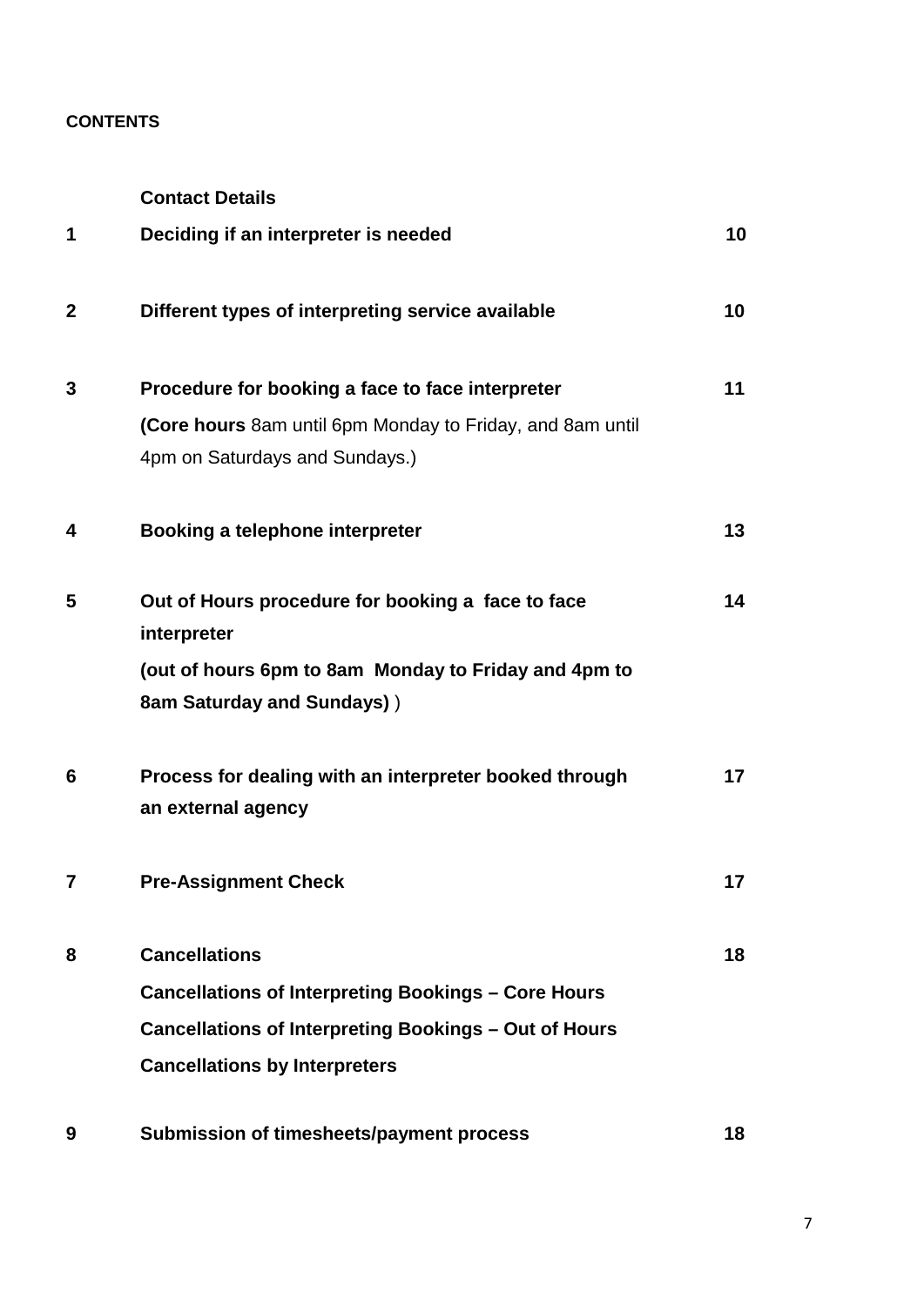| 10 | <b>Performance and Capability Issues</b>                                    | 19 |
|----|-----------------------------------------------------------------------------|----|
| 11 | <b>Incident Reporting</b>                                                   | 19 |
|    | <b>Appendices -</b>                                                         |    |
|    |                                                                             |    |
|    | <b>Appendix 1</b>                                                           | 20 |
|    | <b>NHS Scotland Competency Framework</b>                                    |    |
|    |                                                                             |    |
|    | <b>Appendix 2</b>                                                           | 29 |
|    | Working with Face to Face Interpreters - Good practice<br><b>Guidelines</b> |    |
|    |                                                                             |    |
|    | <b>Appendix 3</b>                                                           | 33 |
|    | Summary of best practice regarding booking interpreters                     |    |
|    | <b>Appendix 4</b>                                                           | 34 |
|    | Benefits of telephone and face to face interpreting                         |    |
|    | <b>Appendix 5</b>                                                           |    |
|    | <b>Booking Form</b>                                                         | 35 |
|    |                                                                             |    |
|    | <b>Appendix 6</b>                                                           | 36 |
|    | <b>How to Access Interpreting Support Poster</b>                            |    |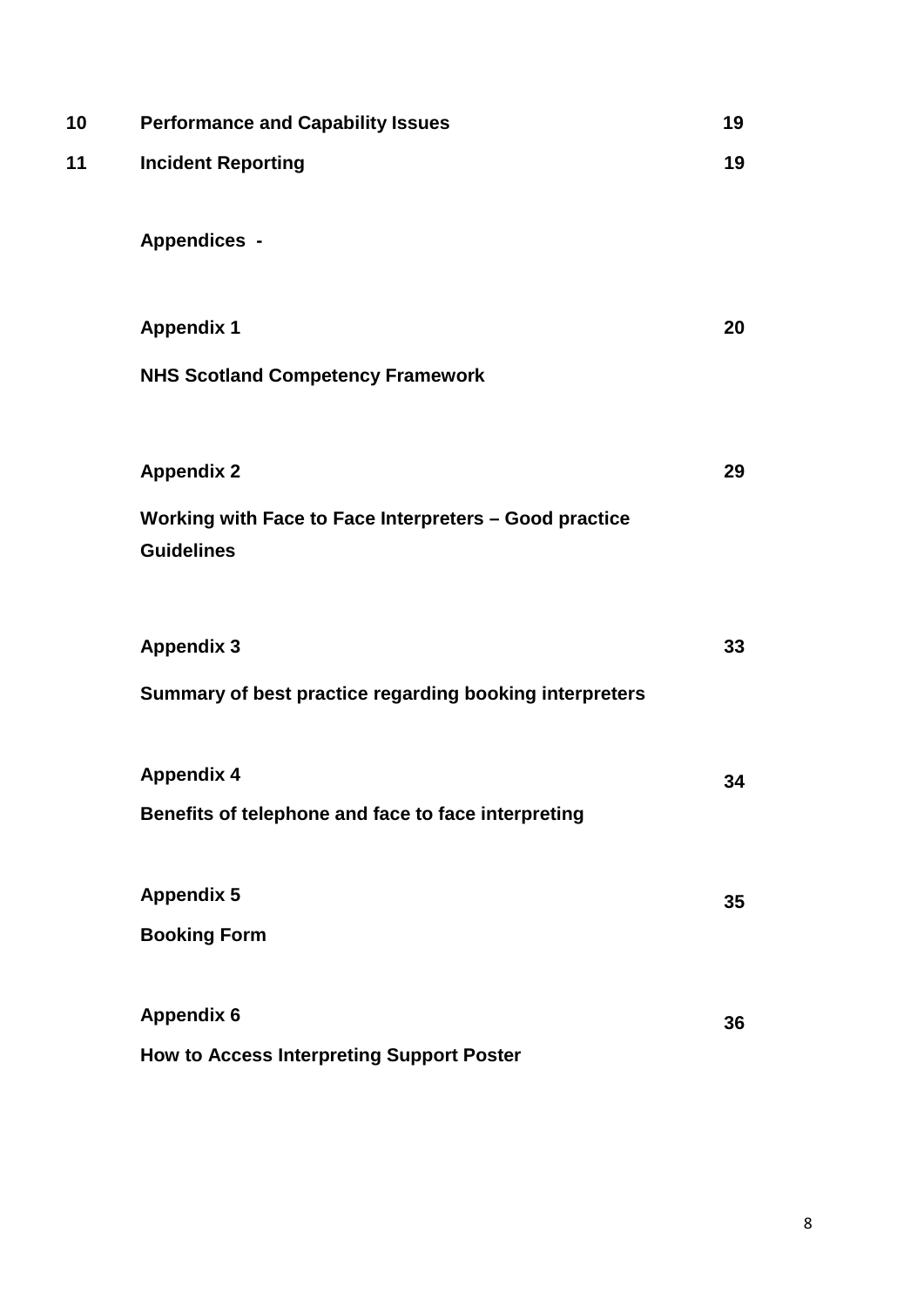#### **Contact Details**

#### **How to contact us**

Phone: **0141 347 8811**

Email: [interpretingservices@ggc.scot.nhs.uk](mailto:interpretingservices@ggc.scot.nhs.uk)

For out of hours requirements, please call us on 0141 347 8811 to be connected to the appropriate service.

For out of hours requirements, please call the contact centre on 0141 347 8811, where you will be provided options for your interpreting requirements and your call will be redirected.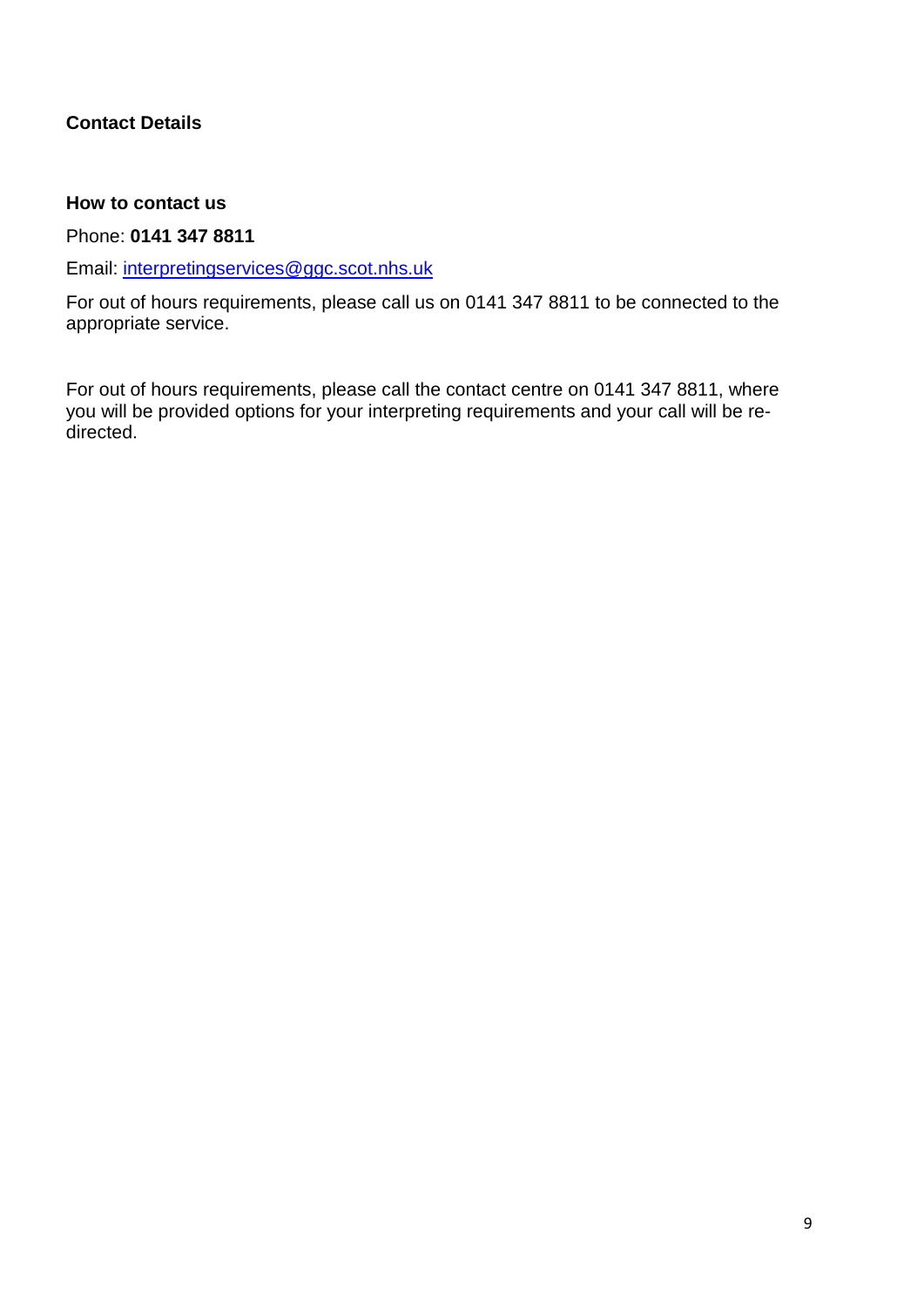#### **1. Deciding if an interpreter is needed**

Interpreters should be booked for any consultation or interaction where a patient cannot communicate or understand English sufficiently well to participate in their appointment or procedure.

This is determined by the patient and/or clinician by requesting communication support.

To determine which language is required use the list of languages found at HR Connect/Interpreting. Language ID cards and posters are also available.

If you are unable to identify the language call Call Capita on **0800 004 2000 (Option 2)** for assistance.

#### 2. **Different Types of interpreting service available.**

There are four different types of interpreting:

- Face to face interpreting when the interpreter is in the room
- Telephone interpreting.
- British Sign Language (BSL) interpreting
- Note Taking and Lip Reading

Appendix 3 illustrates Good practice for booking face to face interpreters.

Appendix 4 illustrates the benefits of face to face interpreting vs telephone interpreters (Capita)

#### **2.1 Face to Face Interpreting**

Face to face interpreting is carried out using simultaneous or consecutive interpreting and requires the interpreter to be present during the consultation. Simultaneous interpreting is when the interpreter speaks at the same time as the English speaker with a slight delay. Consecutive interpreting is when the interpreter hears a section of English, then interprets it.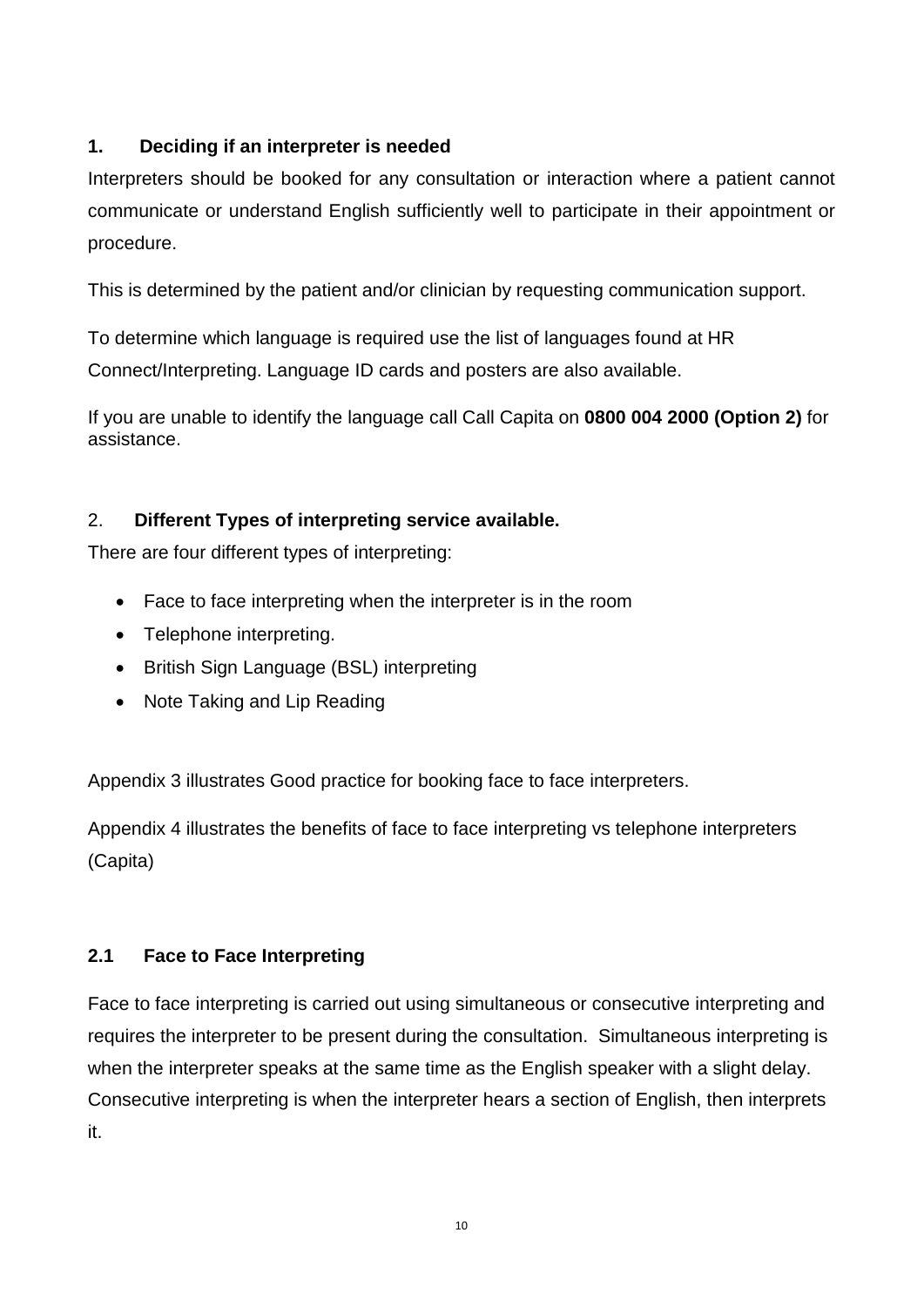Simultaneous interpreting should be requested for group work situations or when there is more than one language speaker in the room, e.g. ante natal group work.

Interpreters will generally be allotted one hour for each assignment, however, in some cases the length of assignment can last several hours.

#### **2.2 Telephone Interpreting**

Accessing interpreting over the telephone is an immediately available method of interpretation.

Telephone interpreting can take place either by:

- Using the loud speaker facility on your phone, or;
- Connecting the three different parties the service provider, the interpreter and the patient – in three different places through a telephone conferencing system.
- The service provider and patient being in the same place and using a handset each, sharing a handset or a telephone with central speaker and hands free button.

#### **When to use telephone interpreting:**

Telephone interpreting should now be used for all appointments under 41 minutes. This applies to all short appointments unless the patient has additional vulnerabilities, such as a cognitive impairment or hearing loss, or is a child over 2 years old.

Capita is our provider for telephone interpreting and can be accessed 24 hours per day, 7 days per week.

You can also use Capita –

To establish the patient's language if it is not apparent

• If there is a medical emergency and no time to wait for a face to face interpreter

#### **3. Booking a face to face interpreter or a BSL interpreter**

**Core hours:** 8am until 6pm Monday to Friday, and 8am until 4pm on Saturdays and Sundays

#### **NHS Greater Glasgow and Clyde Staff Bank**

Dalnair Street

West Glasgow ACH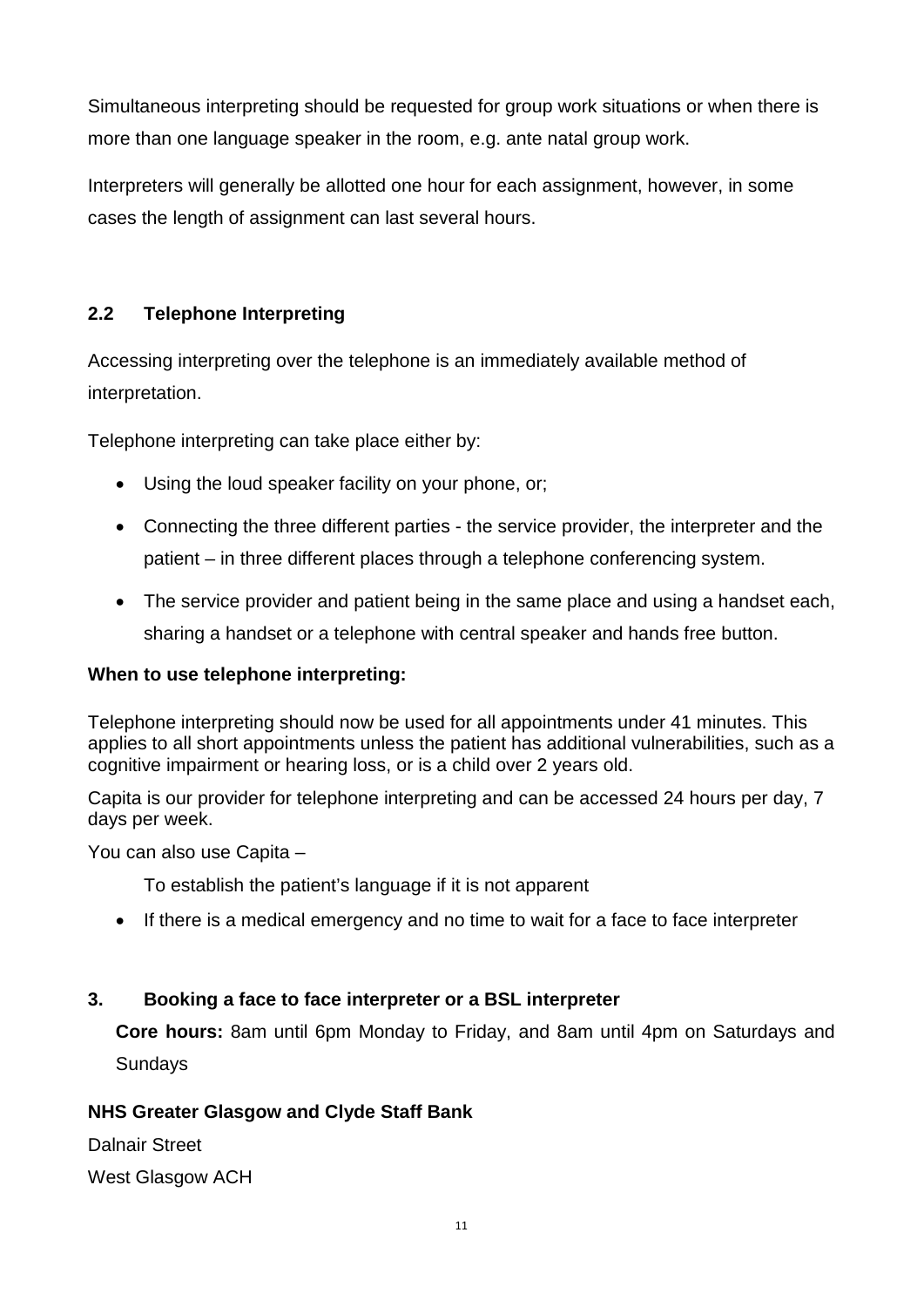Yorkhill Glasgow

G3 8SJ

#### **Interpreting Services Contact Numbers**

**Contact Centre** Tel: 0141 347 8811

INTERPRETINGSERVICE@ggc.scot.nhs.uk

C**ontact Centre Team Lead** Andrew Stewart Tel: 0141 278 2679 **Email: Andrew.Stewart2@ggc.scot.nhs.uk**

**Contact Centre Supervisor** Laura Traquair Tel: 0141 278 2677 **Email: Laura.Traquair@ggc.scot.nhs.uk**

**Equality & Human Rights Manager** Jac Ross Tel: 0141 201 4825 **Email: Jac.Ross@ggc.scot.nhs.uk**

#### **3.1 Provide details for booking coordinator**

You will be asked to provide the following details

- Location in which you require the interpreter
- Department
- Language and/or dialect required
- Specific gender required
- Is the same interpreter required
- Date of assignment
- Time of assignment
- Estimated length of assignment
- To whom the interpreter should report on arrival
- Name of person booking the interpreter
- Contact number
- Date of request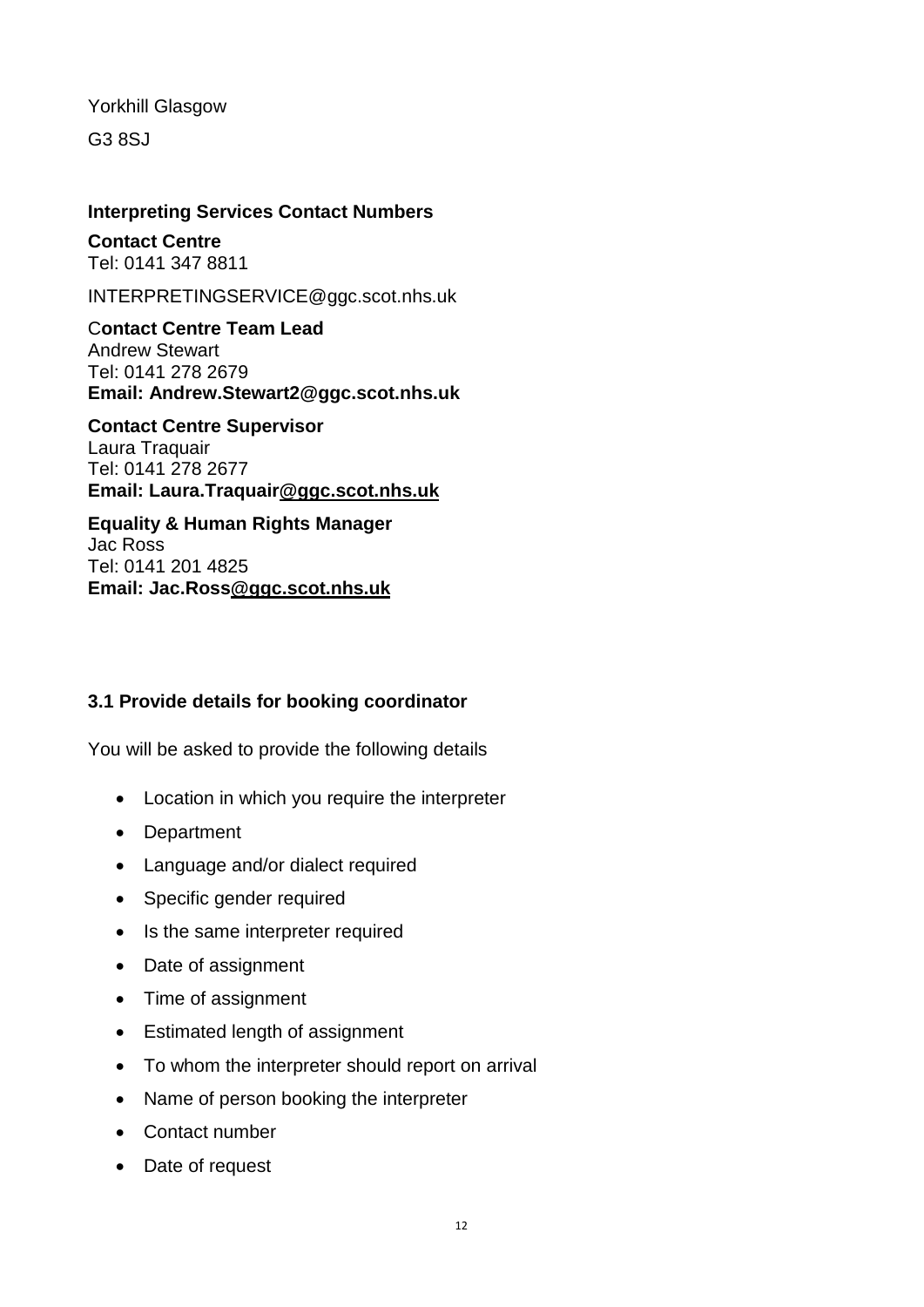In certain circumstances the same interpreter may be booked for consecutive assignments with the same patient. This is appropriate for sensitive appointments such as maternity, gender based violence, trauma and terminal illness. This should be arranged through the Interpreting Service, not the interpreter.

When the booking office processes your request, you will be allocated a unique Booking Reference Number (BRN) which will also be passed on to the Sessional Interpreter/Agency.

This number will be used as the reference for the interpreter's timesheet which they will bring with them to the assignment.

This Booking Reference Number (BRN) should be recorded in the patient's notes.

Following the assignment you are required to sign a timesheet for the interpreter.

#### **4. Using a telephone interpreter**

#### **Capita Livelink - Telephone Interpreting**

Please note that telephone interpreting should now be used for all appointments under 41 minutes. This applies to all short appointments unless the patient has additional vulnerabilities, such as a cognitive impairment or hearing loss, or is a child over 2 years old.

Capita is our provider for telephone interpreting and can be accessed 24 hours per day, 7 days per week. They have 2 options, which are telephone interpreting and interpreting via an app, they are both known as LiveLINK.

When you experience a language barrier, call Capita Translation and interpreting (Capita TI) and you will be connected to an interpreter within seconds.

Telephone interpreting is now available via a mobile app as well as by telephone. There is no operator to go through, making it quicker and easier to use the service.

You will need your 6-digit department code for telephone interpreting and a password for the mobile app. If you do not yet know your code and password –

Acute sites – [click here](http://www.staffnet.ggc.scot.nhs.uk/INFO%20CENTRE/INTERPRETINGSERVICES/Pages/InterpretingServices.aspx) or go to Staffnet/Interpreting services

All other sites – call 0141 347 8811

#### **Telephone**

#### Call **0800 004 2000**

Choose option 2 - telephone interpreting

Enter your 6-digit department code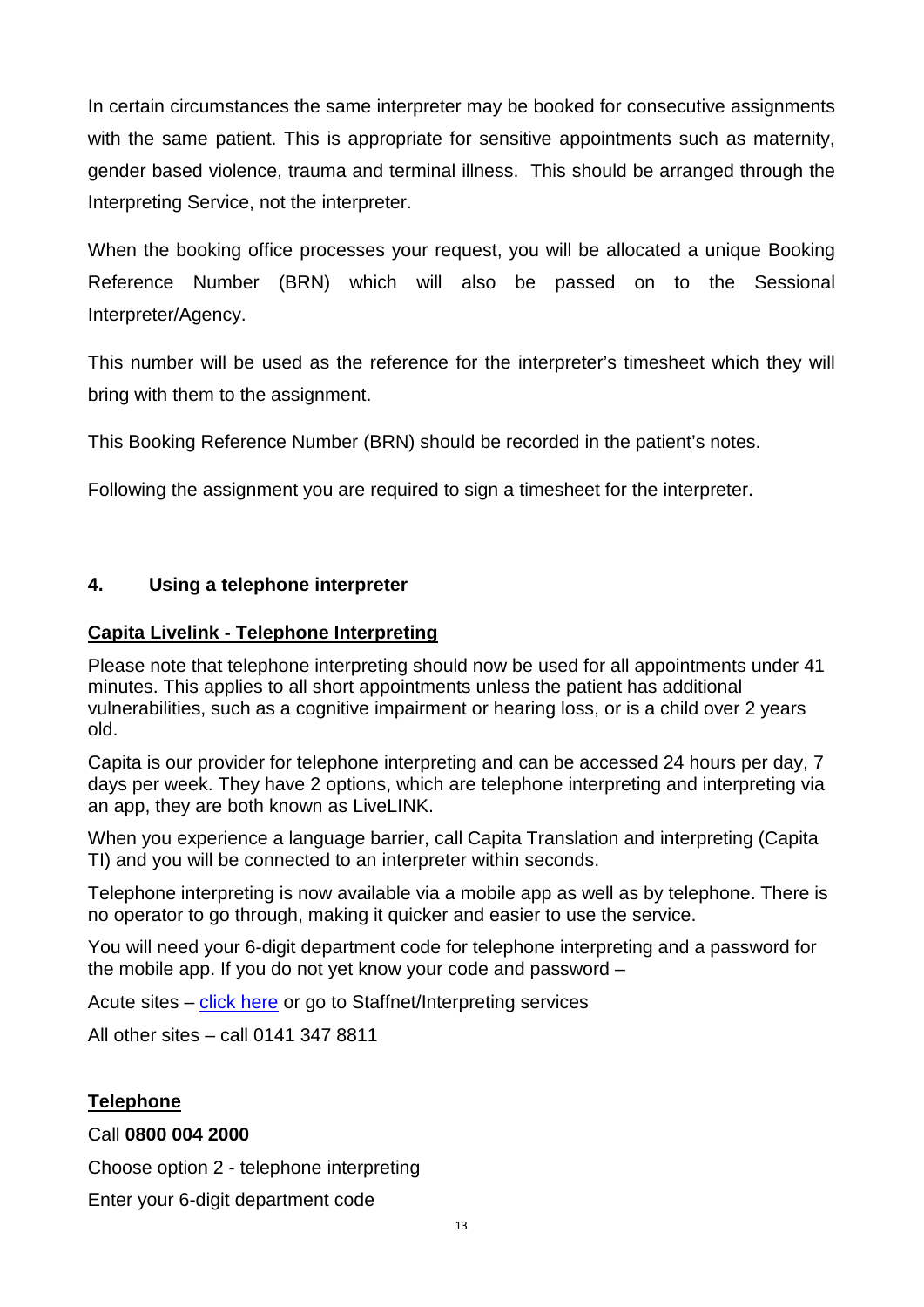Enter the 3-digit language code – [click here](https://healthequality.worldsecuresystems.com/Link-Files/capita-contact-number-and-language-codes%5B1%5D%5B1%5D.pdf) to view list or go to HR Connect/Interpreting

You will be connected to an interpreter in as little as 15 seconds

Tell the interpreter if your patient is with you or if you need them to contact the patient on another number.

Use your speaker phone to give the interpreter your first question/statement

Let the patient and interpreter know when you are finished the conversation

#### **Mobile App**

Download the **Capita LiveLINK Client App** free from your app store

Log in using email address – which is your **CODE@capitalivelink.com -** and your password

You will only need to log in once - not every time you need an interpreter.

Click 'Get Service'

Select the language you require.

You will then be connected to an interpreter.

Use the speaker on your mobile to start the session.

You can use this service to phone your patient by clicking on 'Add Call' and entering their number.

Click 'merge'.

#### **5. Booking an Out of Hours Face to Face Interpreter**

## **(Out of hours: 6pm to 8 am Monday to Friday and 4pm to 8am Saturday and Sundays) )**

If you need a face to face spoken or BSL interpreter out of hours, please call the interpreting service phone number - **0141 347 8811** – then select the option you require, and your call will be redirected.

#### **Accident and Emergency / Out Of Hours**

To book a BSL interpreter for unplanned visits or out of hours please contact one of the following agencies -

Sign Language Interactions **03333447712**

D.A Languages **01619282533**

Deaf Services Lanarkshire **01236604808** or

Deaf Connections **01414201759**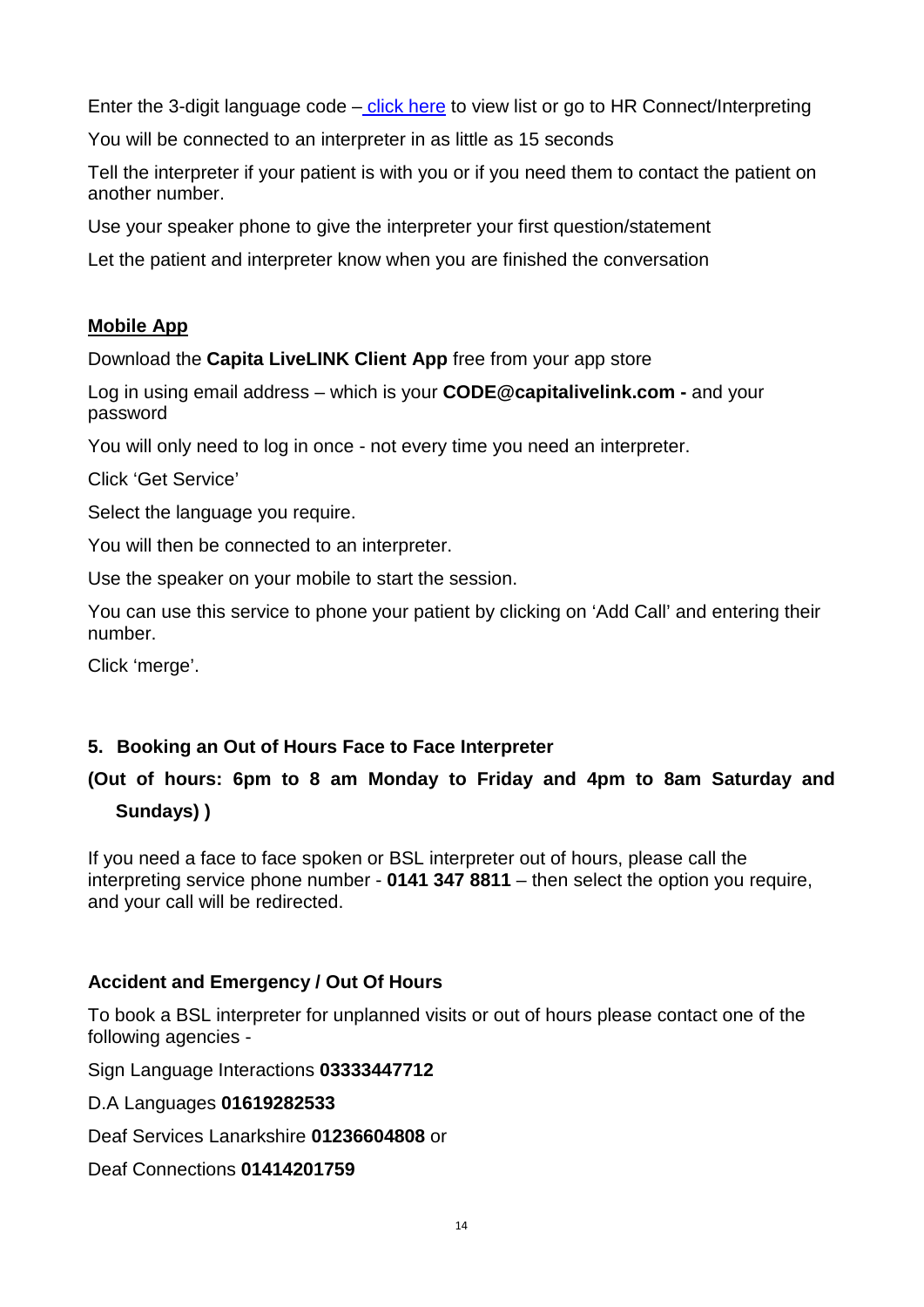#### **BSL Online Service**

We also provide an **online interpreting service**, enabling the patient to communicate with staff while waiting for a face to face interpreter to arrive.

The online service means that in an emergency, staff can quickly link up to an interpreter at any time – 24 hours a day, 7 days a week - and communicate with their patient.

It can also be used during hospital stays, when an interpreter is not available.

BSL Online is accessed through special laptops which come ready to use with simple instructions. Staff should contact the relevant departments to access the service.

To view a short film on how to use BSL Online, [click here.](https://www.youtube.com/watch?v=A5exXYYdaqw)or go to HR Connect/Interpreting.

BSL Online is currently available at the following sites -

#### **Queen Elizabeth University Hospital**

- Accident & Emergency Department
- Support & Information Service (Tel: 0141 452 2387)
- Spinal Injury Unit

#### **Glasgow Royal Infirmary**

- Accident & Emergency Department
- Acute Assessment Unit
- Wards 51, 52, 53 & 65

#### **Stobhill Hospital**

**Minor Injuries Unit** 

#### **Royal Alexandra Hospital**

• Accident & Emergency Department

#### **Inverclyde Royal Hospital**

• Accident & Emergency Department

#### **Beatson West of Scotland Cancer Care**

#### **New Victoria Hospital**

- Support & Information Service
- **Minor Injury Unit**

#### **Gartnavel General Hospital**

3rd Floor Offices

#### **Gartnavel Royal Hospital**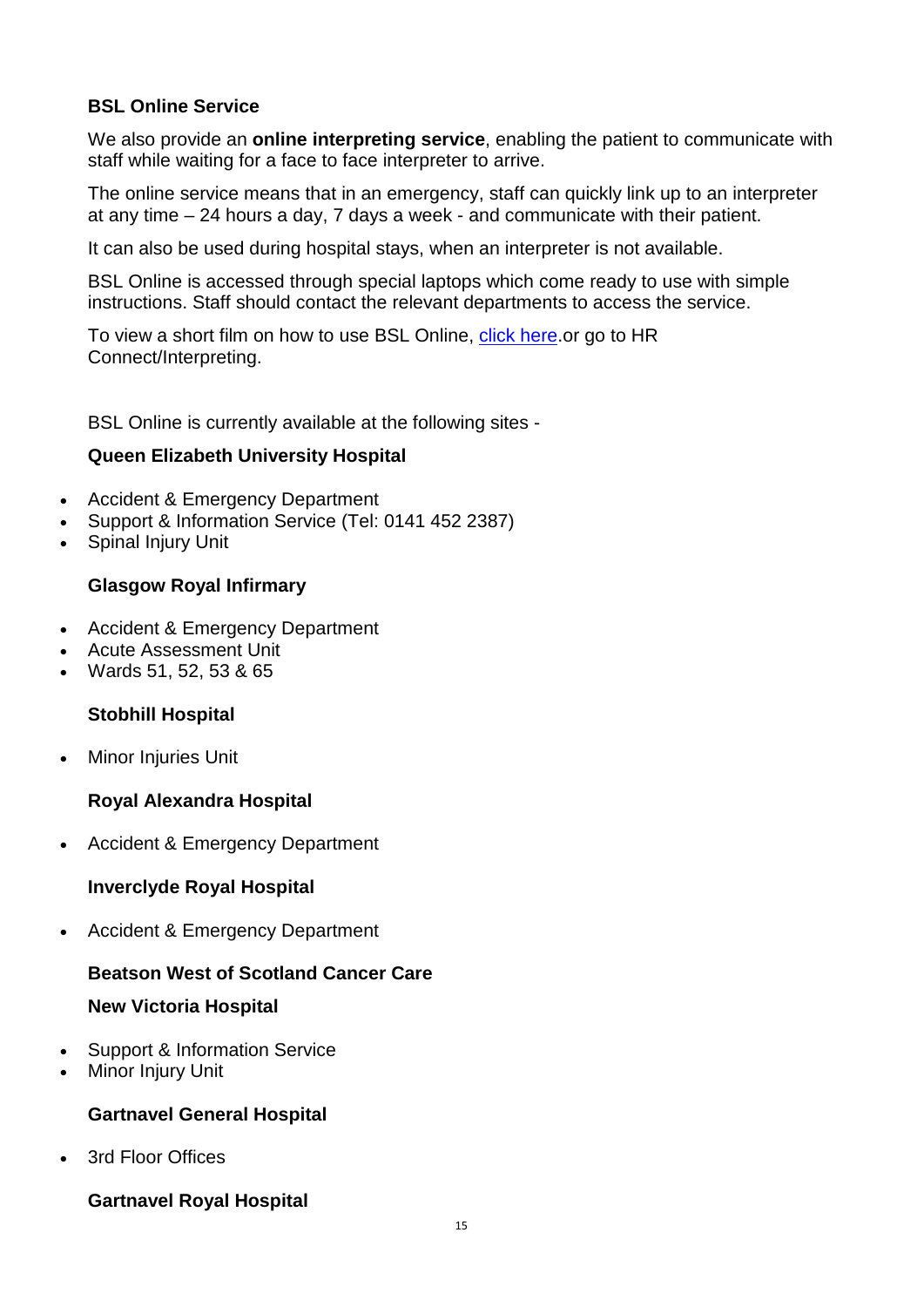• The Hub

#### **West Glasgow Ambulatory Care Hospital**

• Outpatients Department

#### **Vale of Leven Hospital**

• Receiving Ward

#### **Royal Hospital for Children**

- Outpatient Department
- Accident & Emergency Department
- Paediatric Cardiac Services

#### **Maternity Services**

- Princess Royal Hospital
- Queen Elizabeth University Hospital
- Royal Alexandra Hospital

#### **Mental Health Facilities**

- Stobhill Hospital
- Ravenscraig Hospital
- Dykebar Hospital
- Leverndale Hospital

#### **6. Process for dealing with an interpreter booked through an external agency**

In the event that the Interpreting Services Call Centre is unable to source an interpreter for a booking they will forward this request to specialist interpreting recruitment agencies to cover the booking.

A member of staff at the location of the assignment must check and sign the agency interpreter's time sheet.

#### **7. Pre-Assignment Check**

The NHSGGC interpreter or interpreter from the external agency should present themselves to the specified person as detailed at the time the booking request was made.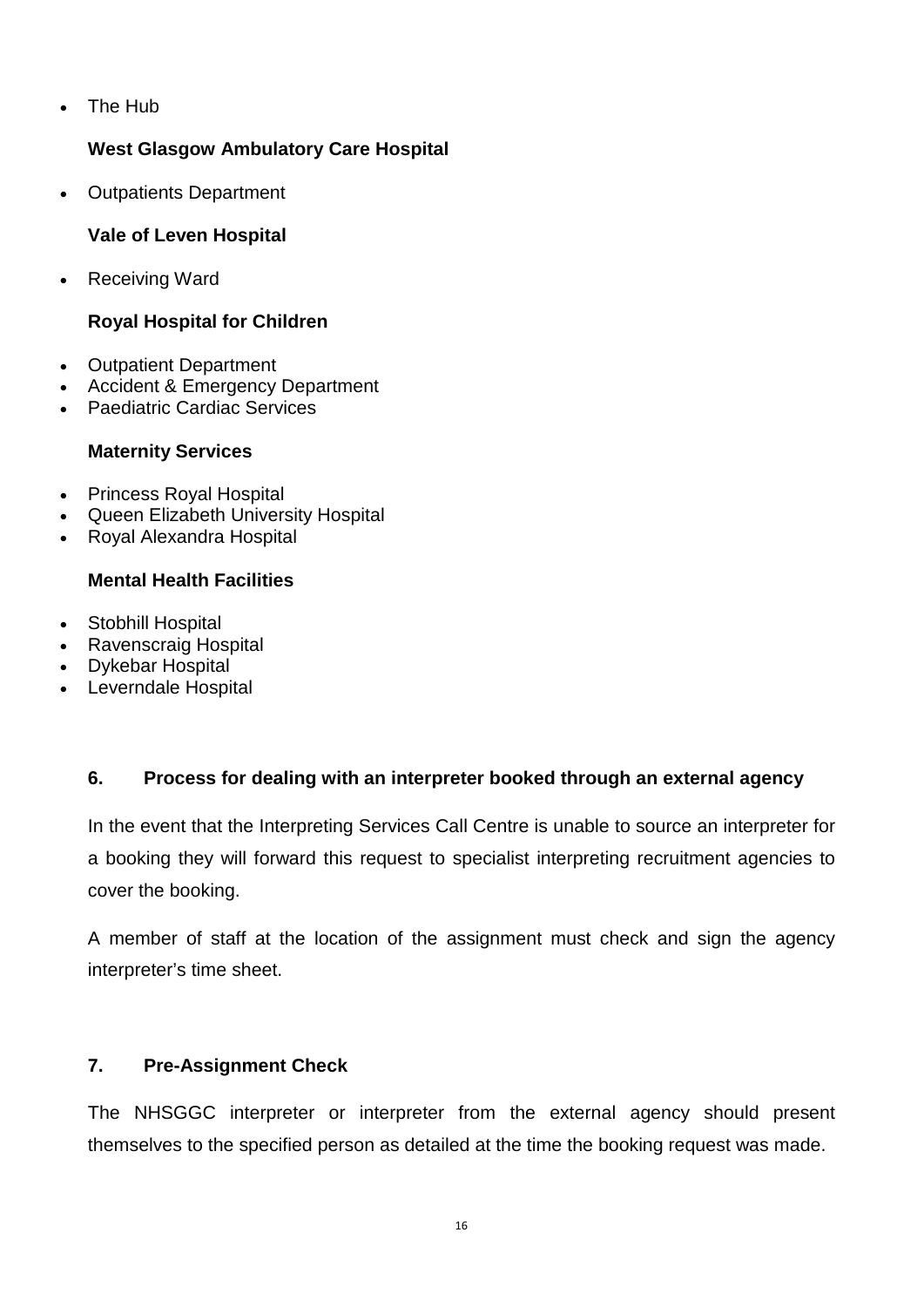The unique Booking Reference Number (BRN) and photo identification badge should also be checked to ensure that the details match the request.

If there is any doubt as to the details of the assignment please contact the Interpreting Services Call Centre for assurance.

The interpreter should be briefed by staff prior to commencement of the patient appointment of any specific terminology and the general context of the health appointment.

#### **8. Cancellations**

#### **8.1 Cancellations of Interpreting Bookings – Core Hours**

Cancellations of interpreter bookings must be made more than 4 hours in advance of the booking start time by contacting the Interpreting Services Call Centre either by:

E mail: interpretingservices@ggc.scot.nhs.uk

Telephone: 0141 347 8811 (if less than 24 hours in advance.)

If, on arrival, the interpreter is no longer required e.g. the patient fails to attend, the Interpreting Services Call Centre must be informed.

#### **8.2 Cancellations of Interpreting Bookings – Out of Hours**

If on arrival for the booking the interpreter is no longer required, the Interpreting Service Call Centre must be informed no later than the following morning.

#### **8.3 Cancellations by Interpreters**

It is expected that once a booking has been allocated the interpreter will attend the assignment.

Interpreters are advised that they must give as much notice as possible of any cancellations to allow for the Interpreting Service Call Centre to allocate another sessional interpreter.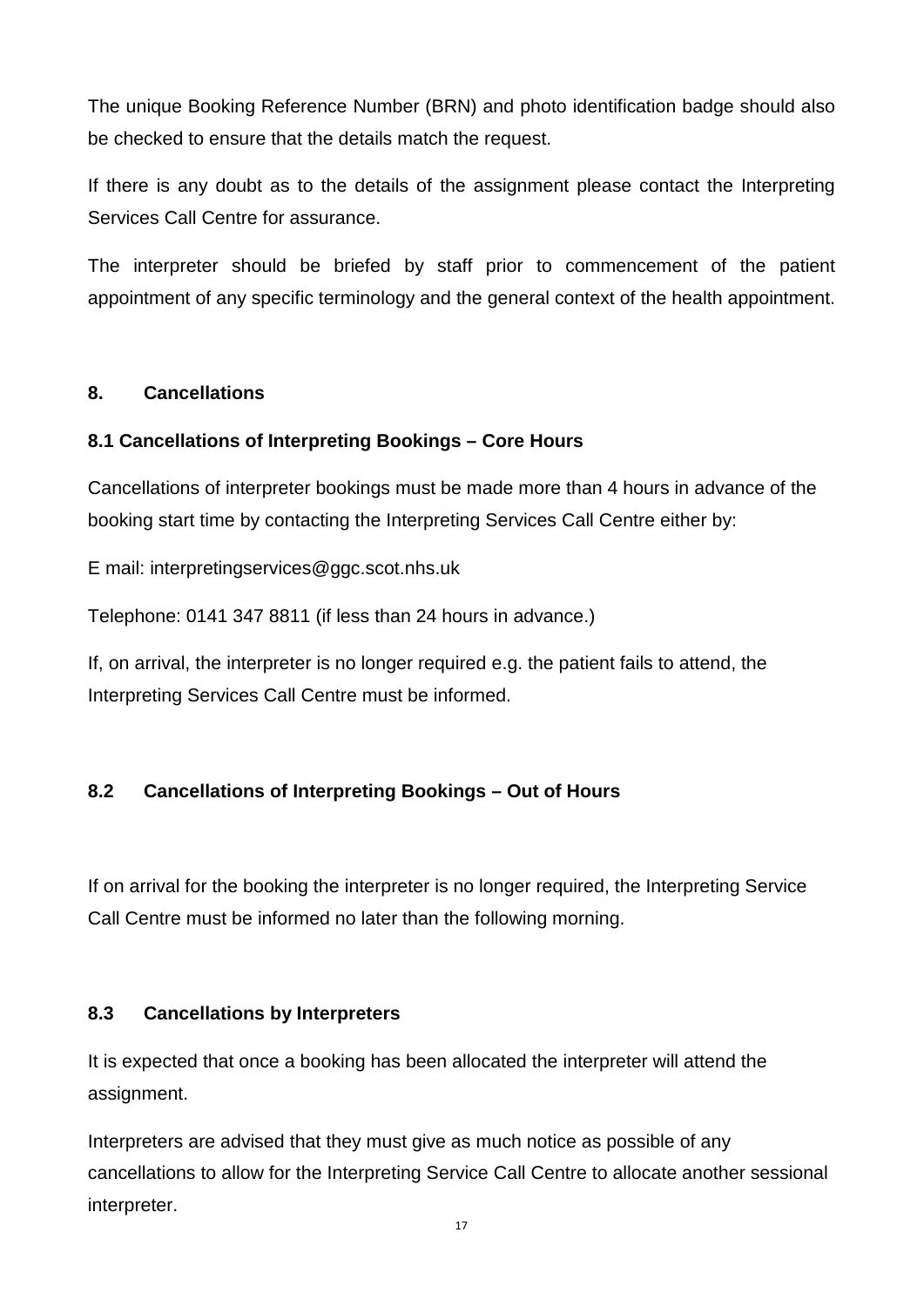Cancellations of bookings will be monitored and performance issues where required will be addressed and monitored by the Interpreting Services Business Manager.

#### **9. Submission of timesheets / payment process**

Interpreters will be supplied with timesheets by the Interpreting Services Call Centre.

Timesheets are required to be signed off to verify completed assignments and facilitate payment to the sessional Interpreter.

Staff members who booked the assignment must ensure that all the relevant columns are completed accurately, and signed.

#### **Time sheets should not be authorised prior to the end of the assignment.**

#### **10 Performance and Capability Issues**

Interpreters are bound by all NHS Greater Glasgow & Clyde Policies and Procedures when undertaking an assignment. Should you have any concerns in relation to an interpreter who is assigned to your service, they should be reported to your line manager and the Interpreting Service Manager for the NHSGGC Interpreting Service.

#### **11 Incident Reporting**

All incidents should be recorded in writing using the DATIX system.

This form is intended as an immediate record of events following an incident involving a member of the Interpreting Services.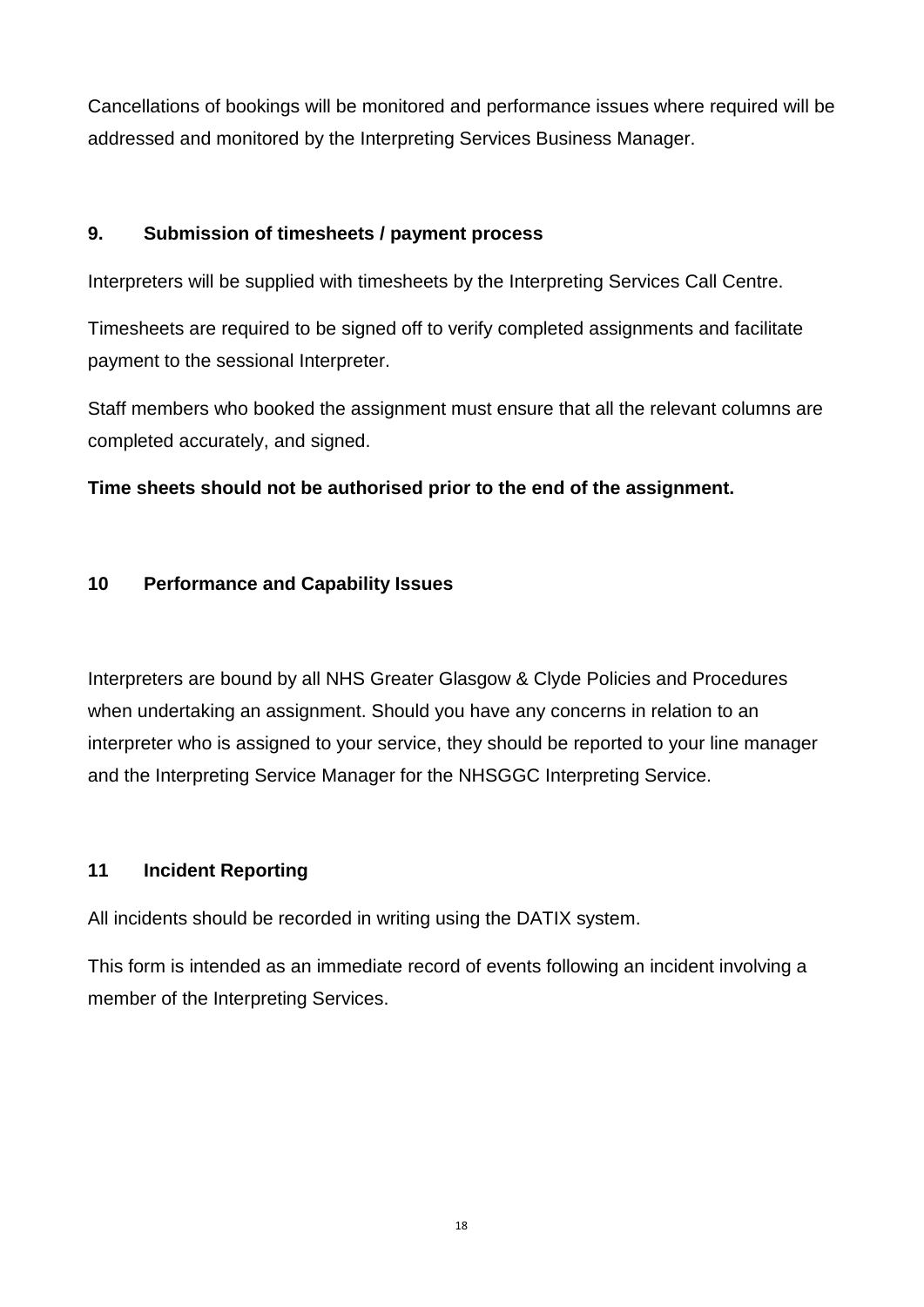## **NHS Scotland Competency Framework**

#### **NHS Scotland Interpreting Competency Framework**





#### **NHS-1. POLICY & LEGISLATION**

**NHS-1.1 Understanding of the policy:** The NHS staff understands the legal requirement to provide interpreting service for patients who require language support accessing healthcare services and its rationale.

**NHS-1.2 Commitment:** The NHS staff is committed to equality of access to healthcare services for patients who require language support, and continues to communicate the benefits of using interpreters to all parties.

#### **NHS-2. RESOURCE & PLANNING**

**NHS-2.1 Communication:** The NHS staff is supported by good communication strategies to ensure they have a high level of awareness of their obligations to provide interpreters for patients who require language support.

**NHS-2.2 Resource allocation:** The NHS staff is aware of the arrangement for resource allocation for interpreting

**NHS-2.3 Clear guidelines:** The NHS staff has access to and clear understanding of local guidelines and procedures relating to the booking and use of interpreters.

#### **NHS-3. PRACTICES**

**NHS-3.1 Interpreting as a 3-way process:** The NHS staff recognises that interpreting is a 3-way process, i.e. the interpreter is there to interpret for the practitioner as much as they are there to interpret for the patient who requires language support.

**NHS-3.2 Only using competent interpreters:** The NHS staff seeks to only use competent interpreters, in order not to risk patient safety through misdiagnosis, wrong treatment or unnecessary repeat visits. This would also minimise wasting resources.

**NHS-3.3 Providing information when booking interpreters:** The NHS staff provides as much information about the assignment as possible, so that the interpreter can make an informed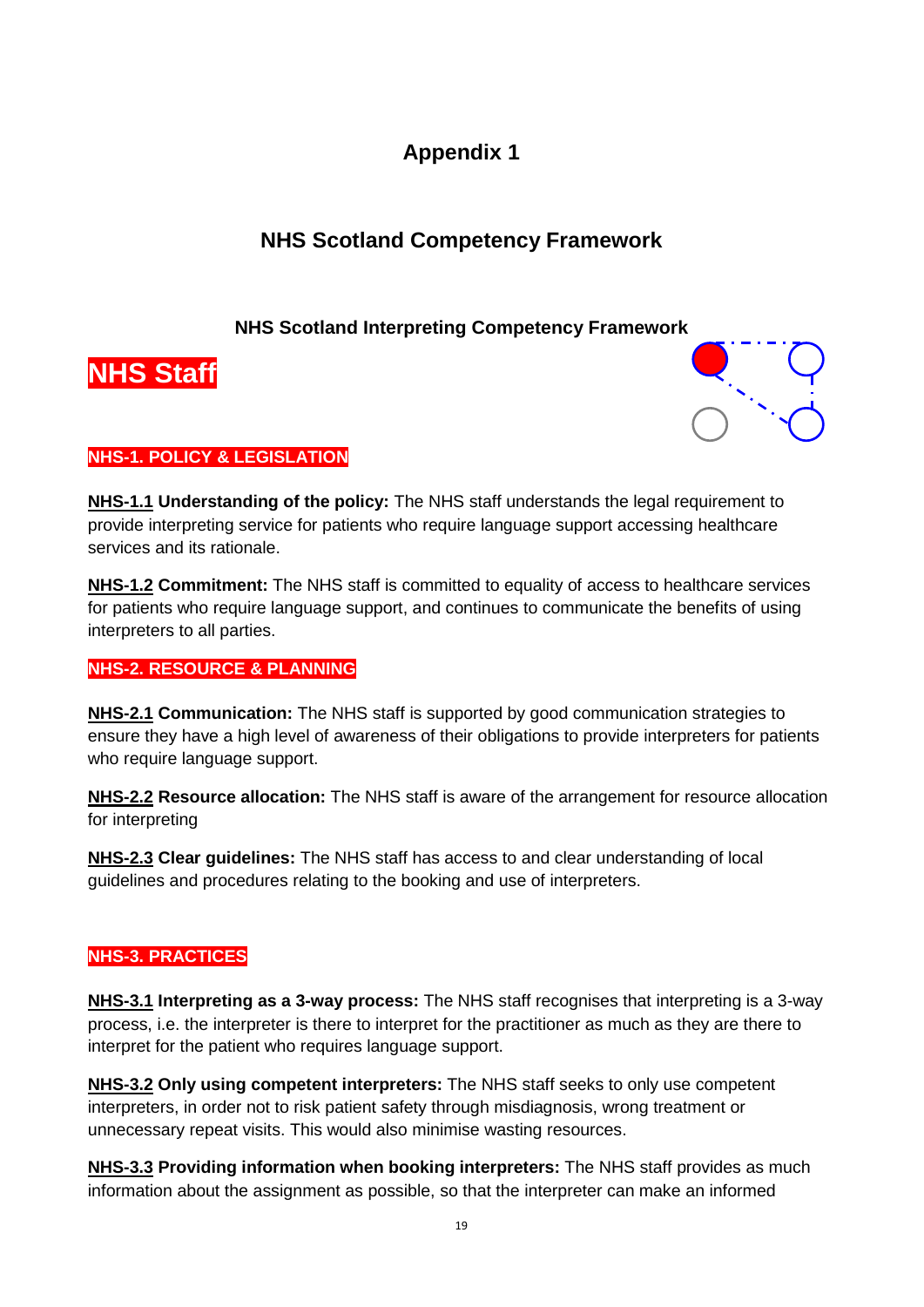decision on whether to accept it, e.g. due to conflict of interest or competence; and adequately prepare for the assignment beforehand if it is accepted.

**NHS-3.4 Understanding the role of the interpreter:** The NHS staff understands the role of the interpreter, the complexity of the role and the interpreting process, and the kind of difficulties and challenges interpreters face. They help the interpreter by allowing an adequate working environment and appropriate seating arrangement wherever possible.

**NHS-3.5 Respect for interpreters:** The NHS staff respects interpreters as professional colleagues who have been tasked to facilitate communication as part of healthcare service delivery.

**NHS-3.6 Health and safety of interpreters:** The NHS staff gives due consideration to the health and safety of interpreters working on site, by not exposing them to unnecessary risks, e.g. radiation or infectious diseases; and by ensuring they are not subject to workplace violence, e.g. the interpreter should not be left alone with the patient.

**NHS-3.7 Assessing the need for an interpreter:** The NHS staff has a consistent approach to assessing whether a patient requires an interpreter to access healthcare services, or whether a practitioner requires an interpreter to treat a patient. They do not make assumptions based merely on the appearance and/or ethnicity of the patient or their ability to communicate in English.

**NHS-3.8 Patient's refusal to use an interpreter:** The NHS staff follows the appropriate procedures when a patient refuses an interpreter. They seek to understand the reasons for the refusal, explain the importance of using a professional interpreter and break down barriers where appropriate.

**NHS-3.9 Continuity of interpreter:** The NHS staff assesses whether a patient and the practitioner would benefit from having the same interpreter throughout the patient journey, based on a balance between the nature of their individual case, relevance and patient choice.

**NHS-3.10 Working with interpreting service providers:** The NHS staff works closely with the interpreting service provider to improve structures and processes of the interpreting service provision and quality.

#### **NHS-4. TRAINING & SUPPORT**

**NHS-4.1 Training on how to book interpreters:** The NHS staff is trained to have a clear understanding of the guidelines and procedures of the booking of interpreters for patients who require language support.

**NHS-4.2 Training on how to use interpreters:** The NHS staff has access to adequate training on how to use interpreters to help maximise effective communication with patients with require language support, and what to expect from a competent interpreter.

**NHS-4.3 Support for interpreters:** The NHS staff works in conjunction with the interpreting service providers to provide access to support for interpreters where appropriate, e.g. following a traumatic or stressful assignment.

**NHS-5. MONITORING & EVALUATION**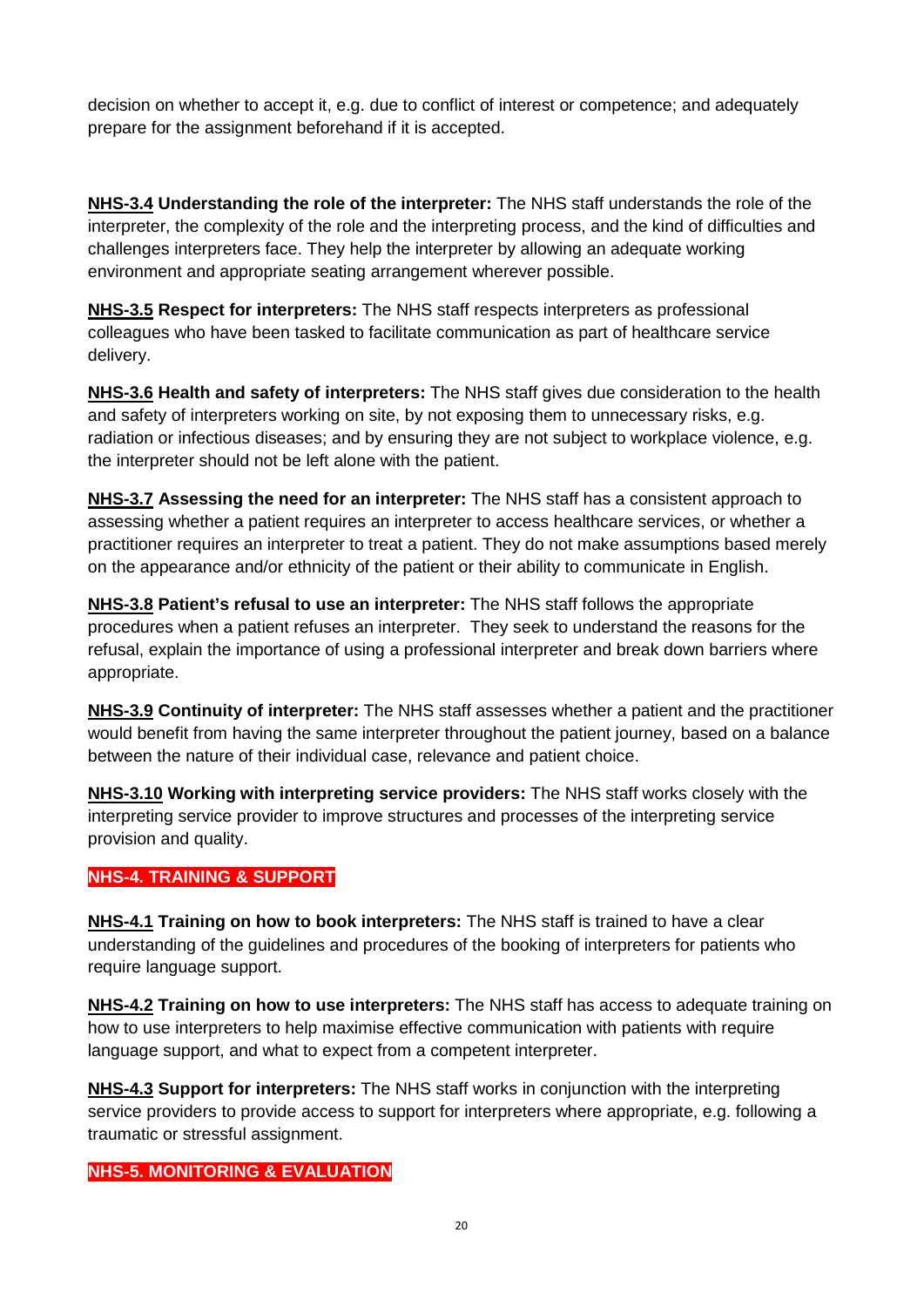**NHS-5.1 Feedback:** The NHS Board welcomes and seeks feedback from all three parties, i.e. patients, practitioners and interpreters, to help improve service quality and customer satisfaction.

**NHS-5.2 Monitoring and evaluation processes:** The NHS Board has in place robust and transparent processes to monitor and evaluate the interpreting service they procure, using appropriate quantitative and qualitative performance indicators and monitoring and evaluation tools.

#### **NHS-6. CONTINUOUS IMPROVEMENT (CI)**

**NHS-6.1 Commitment to CI:** The NHS Board is fully committed to continuously improving the quality of healthcare services provided via an interpreter for patients who require language support.

**NHS-6.2 Structures and processes to support CI:** The NHS Board uses performance evaluation results and feedback to plan and implement their CI initiatives, and keeps a record to chart progress and evidence outcomes.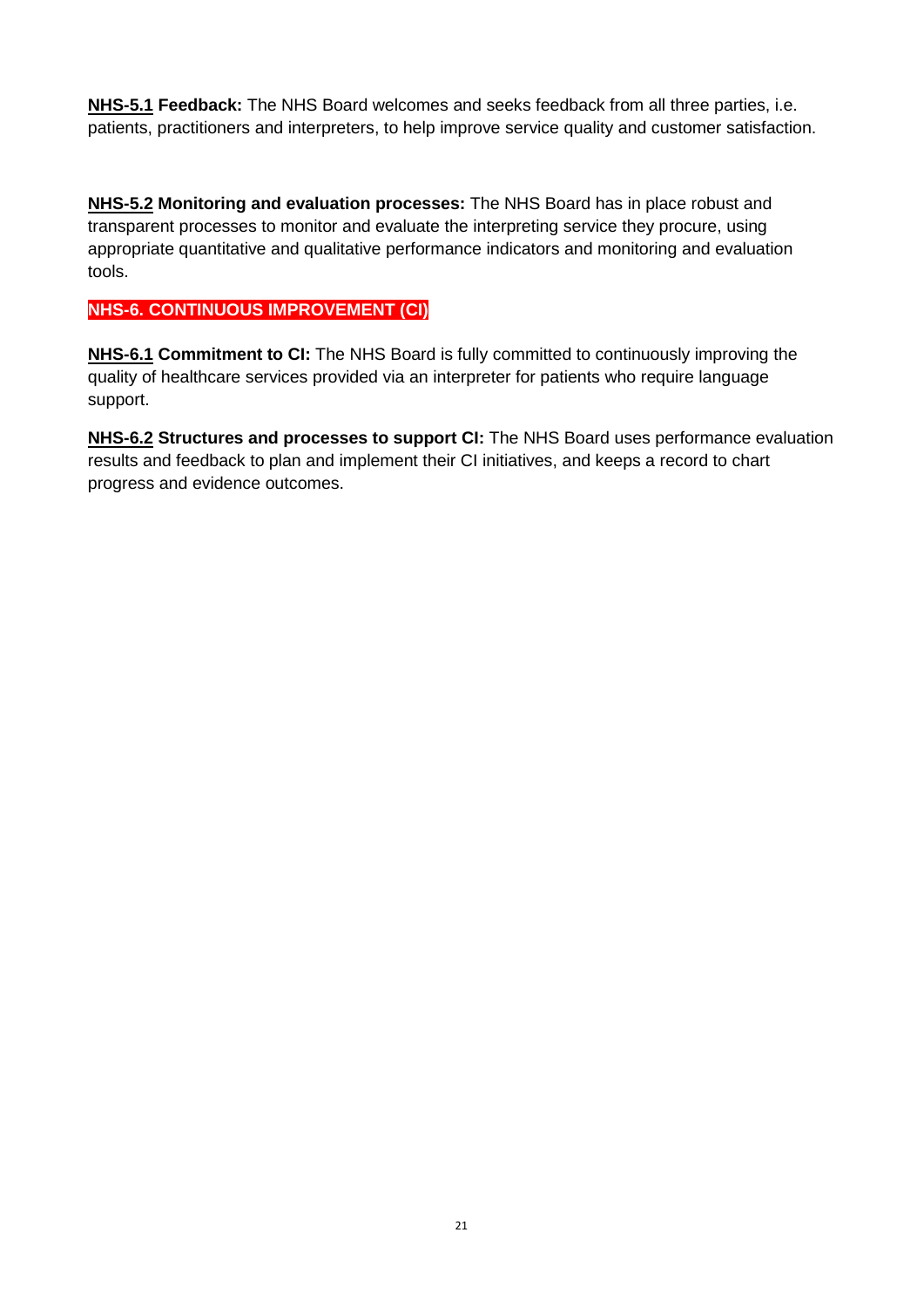## **Interpreting Service Providers**



#### **ISP-1. ASSESSING COMPETENCE**

**ISP-1.1 Recruitment and selection of interpreters:** The interpreting service provider uses robust recruitment and selection procedures to select candidates who have the language competence, interpersonal skills and cultural awareness to work or be trained as an interpreter.

**ISP-1.2 Assessment on language competence:** The interpreting service provider assesses the candidate's language competence in both languages by evidence of qualifications in interpreting where available, and/or by language testing in an interpreting context in both languages where qualifications are not available.

**ISP-1.3 Vetting:** The interpreting service provider assesses the suitability of someone working as an interpreter in healthcare settings by applying the appropriate level of disclosure check.

#### **ISP-2. INDUCTION & TRAINING**

**ISP-2.1 Induction for interpreters:** The interpreting service provider provides induction for all interpreters working for them to ensure they are familiarised with expectations, policies and procedures, the contexts and settings in which they interpret, and any support available to them.

**ISP-2.2 Training for interpreters:** The interpreting service provider ensures all interpreters are trained to have a sound understanding of the role of the interpreter, ethics and boundaries, interpreting skills and techniques, coping strategies, and how to deal with cultural inferences.

**ISP-2.3 Capacity building:** The interpreting service provider provides access to training materials and opportunities in order to help interpreters increase their knowledge of healthcare settings and medical terminology.

**ISP-2.4 Training for support staff:** The interpreting service provider provides training for their own support staff to help them understand the contexts and settings in which interpreters work, the complexity of the role and the interpreting process, and the kind of difficulties and challenges interpreters face in the frontline.

#### **ISP-3. PRACTICES**

**ISP-3.1 Code of Conduct:** The interpreting service provider has in place a Code of Conduct that governs the conduct of their interpreters as well as robust procedures to deal with any breach, e.g. relating to accuracy of the interpreting, impartiality of the role of the interpreter, and keeping information confidential.

**ISP-3.2 Health and safety of interpreters:** The interpreting service provider gives due consideration to the health and safety of their interpreters, taking into account both the personal circumstances of the interpreter where appropriate and the requirements of the assignment.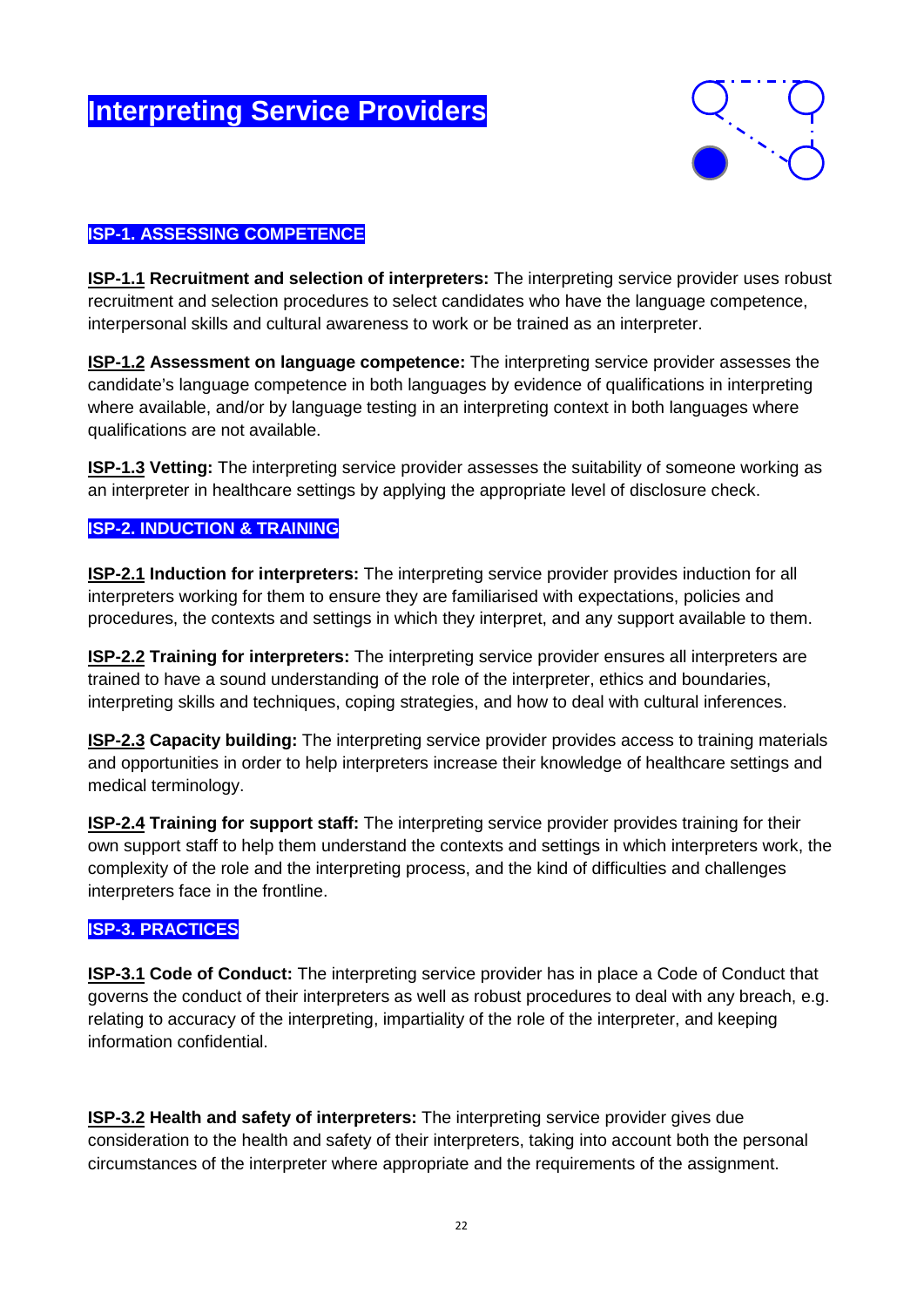**ISP-3.3 Insurance:** The interpreting service provider has adequate, appropriate insurance cover for the interpreting service they provide, in particular public liability and professional indemnity insurance.

**ISP-3.4 Providing the most suitable interpreter:** The interpreting service provider gives due consideration as to which interpreter is the most suitable to be sent to a given interpreting assignment, based on their competence, subject knowledge, gender (if relevant) and availability.

**ISP-3.5 Dealing with complaints:** The interpreting service provider has robust, transparent and responsive procedures in place to deal with complaints.

**ISP-3.6 Working with the NHS Board:** The interpreting service provider works closely with the NHS Board to improve service provision and quality.

#### **ISP-4. SUPPORT & CONTINUING PROFESSIONAL DEVELOPMENT (CPD))**

**ISP-4.1 Pre-assignment support for interpreters:** The interpreting service provider obtains as much pre-assignment information as possible, so as to enable the interpreter to make an informed decision on whether to accept an assignment, e.g. due to conflict of interest or competence, and to adequately prepare for the assignment if it is accepted.

**ISP-4.2 Post-assignment support for interpreters:** The interpreting service provider provides direct post-assignment support, e.g. debrief, and/or access to appropriate support for their interpreters if and when they require it, especially those who have engaged in a traumatic or stressful assignment. The interpreting service provider works with NHS staff to address any concerns or complaints relating to the health and safety of interpreters.

**ISP-4.3 Peer support:** The interpreting service provider facilitates the development of peer support structures for their interpreters and provides opportunities for sharing experience, learning from and supporting each other.

**ISP-4.4 CPD opportunities:** The interpreting service provider encourages and provides access to CPD opportunities to help their interpreters develop professional competence.

#### **ISP-5. MONITORING & EVALUATION**

**ISP-5.1 Monitoring and evaluation processes:** The interpreting service provider has in place robust and transparent processes to monitor and evaluate the interpreting service they provide, using appropriate quantitative and qualitative performance indicators and monitoring and evaluation tools.

**ISP-5.2 Feedback:** The interpreting service provider welcomes and seeks feedback from the NHS staff, interpreter, and patient (if working in conjunction with the NHS Board for service quality evaluation where the issue of patient confidentiality is dealt with) to help improve service quality and customer satisfaction.

#### **ISP-6. CONTINUOUS IMPROVEMENT (CI)**

**ISP-6.1 Commitment to CI:** The interpreting service provider is fully committed to continuously improving the quality of the interpreting service provided to the NHS Board.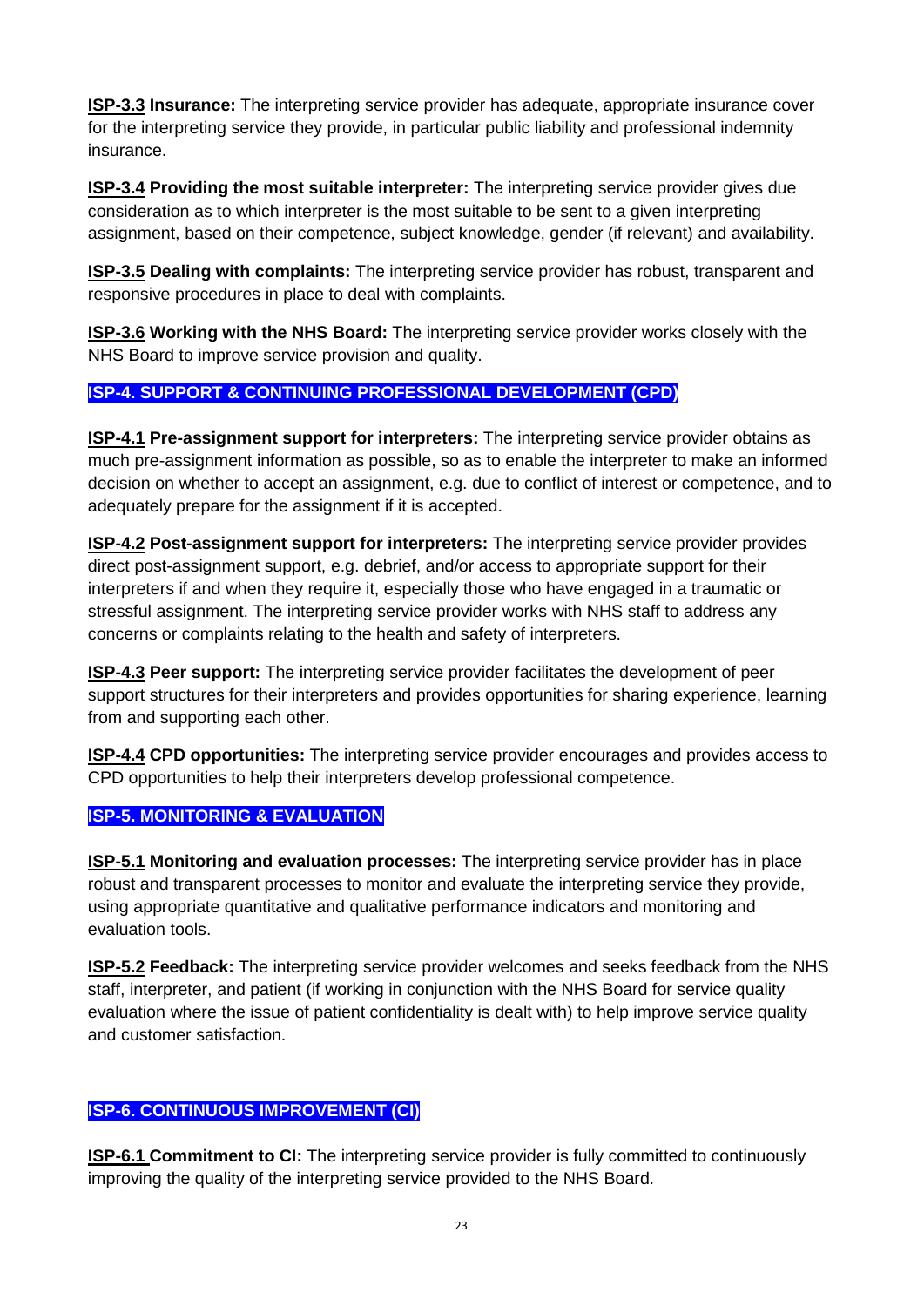**ISP-6.2** Structures and processes to support CI: The interpreting service provider uses performance evaluation results and feedback to plan and implement their CI initiatives, and keeps a record to chart progress and evidence outcomes.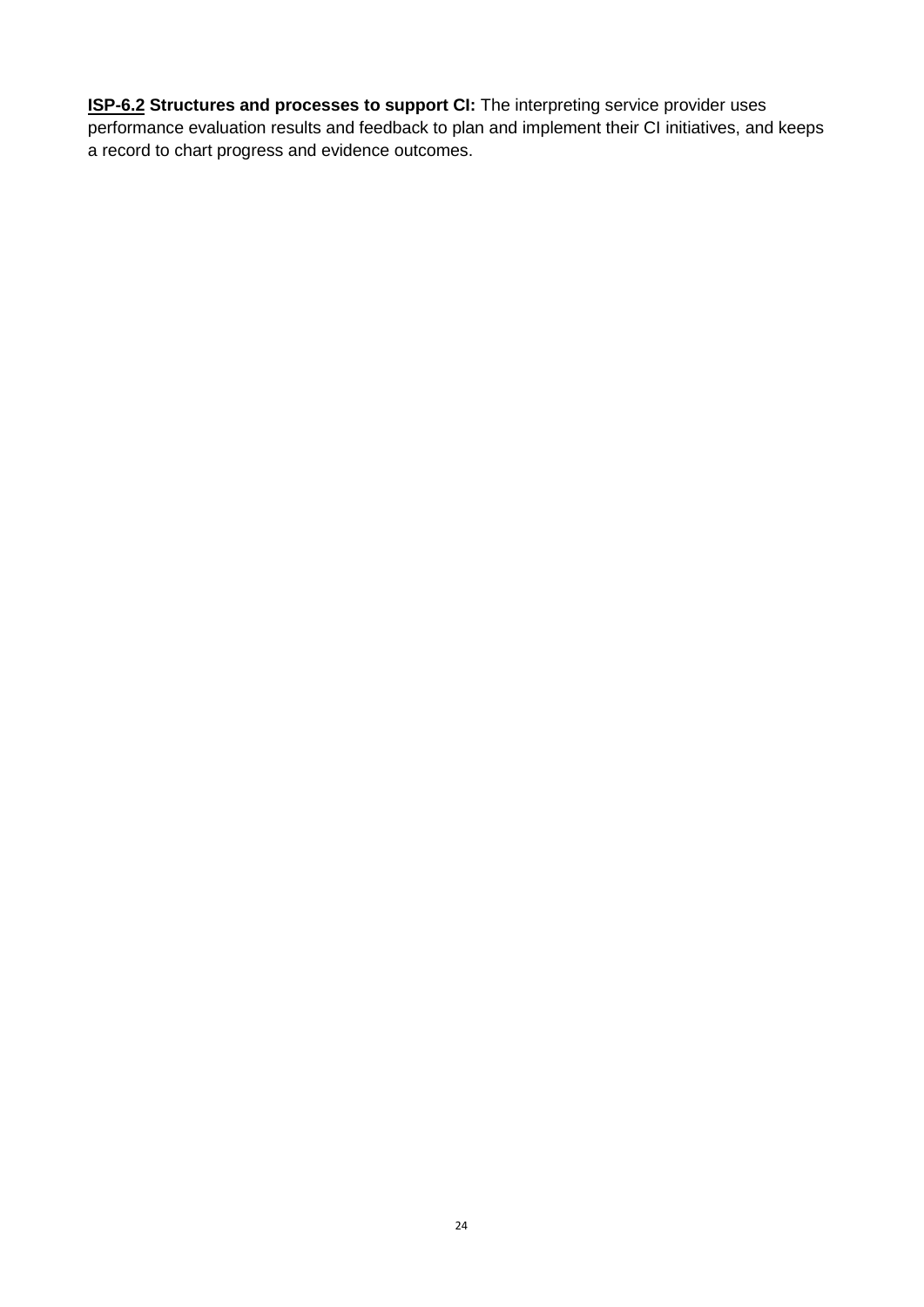## **Public Service Interpreters**



#### **PSI-1. COMPETENCE**

**PSI-1.1 Language competence in both languages:** The interpreter is competent in both languages they interpret in. This competence is based on an assessment of their language ability and fluency in an interpreting context by a competent person and/or accrediting body. For languages that are accredited via qualifications, the interpreter possesses Diploma in Public Service Interpreting (DPSI) or equivalent, with DPSI Health as the preferred option for interpreters working in healthcare settings. For British Sign Language (BSL), the interpreter is a fully registered member with the Scottish Association of Sign Language Interpreters (SASLI) and/or the National Registers of Communication Professionals working with Deaf and Deafblind People (NRCPD). For languages that are not accredited via qualifications, the interpreter has demonstrable and evidenced language competence in both languages.

**PSI-1.2 Interpersonal skills:** The interpreter possesses good interpersonal skills and can interact effectively with people in different interpreting settings and situations.

**PSI-1.3 Cultural awareness:** The interpreter has awareness and knowledge of the cultures of the languages they interpret in and is able to sensitively draw attention to any cultural aspects which may affect effective communication.

**PSI-1.4 Training:** The interpreter is trained to have a sound understanding of the role of the interpreter, ethics and boundaries, interpreting skills and techniques, coping strategies, and how to deal with cultural inferences.

**PSI-1.5 Experience:** The interpreter has built up experience interpreting in healthcare settings over time. An interpreter-in-training practises in simulated scenarios and, where appropriate and consent has been obtained, shadows more experienced interpreters in real-life scenarios before carrying out interpreting alone and only in less demanding assignments.

**PSI-1.6 Vetting:** The interpreter possesses a current disclosure of an appropriate level to demonstrate that they are suitable to work in healthcare settings.

**PSI-1.7 Professional indemnity:** The interpreter is fully covered by an appropriate level of professional indemnity insurance obtained through registration with a professional body offering such cover as part of its membership, or registration with a fully insured interpreting service provider, or by other independent arrangements.

#### **PSI-2. SUBJECT KNOWLEDGE**

**PSI-2.1 Healthcare settings:** The interpreter understands the context of interpreting in healthcare settings, and as such has a good level of awareness of the healthcare system in Scotland and the roles and functions of healthcare practitioners.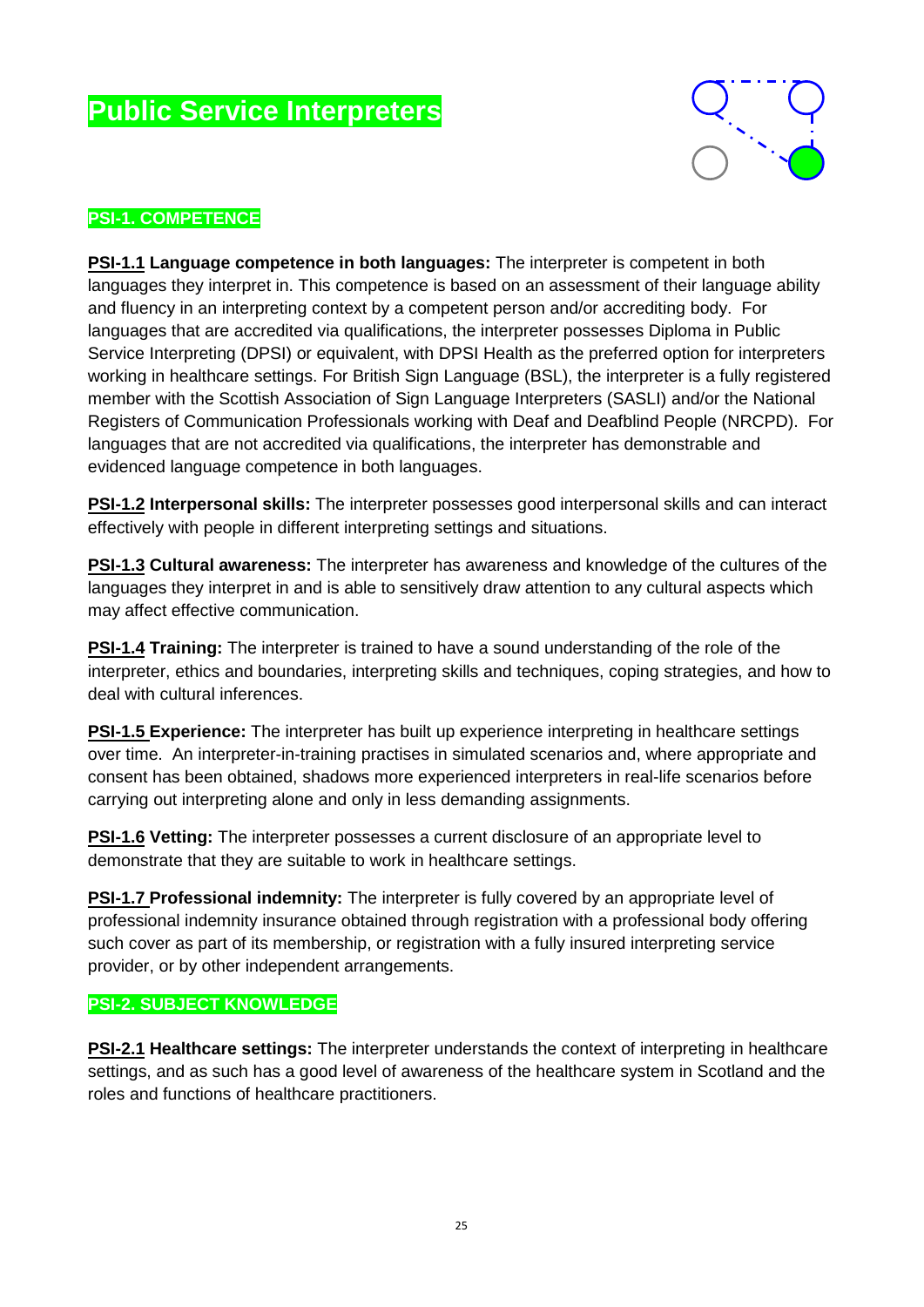**PSI-2.2 Medical terminology:** The interpreter has knowledge of a range of medical terminology to help them interpret effectively and accurately in healthcare settings, and seeks to build upon this knowledge on an ongoing basis.

#### **PSI-3. ETHICS & CONDUCT**

**PSI-3.1 Confidentiality:** The interpreter treats all information received in the course of their duty as strictly confidential, unless required by law to disclose information. The interpreter never derives any personal gain or advantage from such information.

**PSI-3.2 Impartiality:** The interpreter interprets for both parties who speak on their own behalf and make their own decisions. The interpreter does not advocate, show bias or preferences, or allow their own opinion and personal beliefs to interfere with the communication, e.g. the interpreter does not omit certain words simply because they do not agree with them. The interpreter is fully aware of their professional boundaries and is able to remain detached, particularly in stressful situations.

**PSI-3.4 Respect:** The interpreter treats all parties with respect and dignity, and does not judge or discriminate against any of the parties on any grounds.

**PSI-3.5 Conflict of interest:** The interpreter declines to accept an assignment where there may be actual, potential or perceived conflict of interest, e.g. the patient is related to or personally known to the interpreter (actual); the patient has business dealings with a family member of the interpreter (potential); or ethnic origins (perceived).

**PSI-3.6 Professionalism:** The interpreter acts in a professional manner at all times. The interpreter is reliable, courteous, objective, empathetic, and able to maintain their composure in difficult or stressful situations. The interpreter adheres to the Code of Conduct as stipulated by the professional bodies and/or interpreting service providers they are registered with.

#### **PSI-4. SKILLS & TECHNIQUES**

**PSI-4.1 Withdrawal from assignments:** The interpreter declines or withdraws from assignments which are beyond their competence, may pose a conflict of interest, or involve situations that may interfere with impartiality, e.g. the assignment relates to subject matters that they hold strong personal or religious beliefs in.

**PSI-4.2 Preparation:** The interpreter uses available pre-assignment information to prepare for the assignment to ensure they do their job as competently as possible.

**PSI-4.3 Explaining the role of the interpreter:** The interpreter explains their role to both parties at the outset, making specific reference to impartiality, confidentiality, and the need to use firstperson interpreting to facilitate direct communication between the parties.

**PSI-4.4 Appropriate modes and techniques:** The interpreter selects and uses the appropriate mode of interpreting demanded by the situation, switching from consecutive to simultaneous/ whispered simultaneous and vice versa The interpreter provides sight translation, i.e. interpreting a written text, competently as and when required. The interpreter intervenes only to ask for repetition, clarification or explanation, point out that a party may not have understood something, alert parties of a possible missed cultural inference, and informs all parties of the reason for the intervention.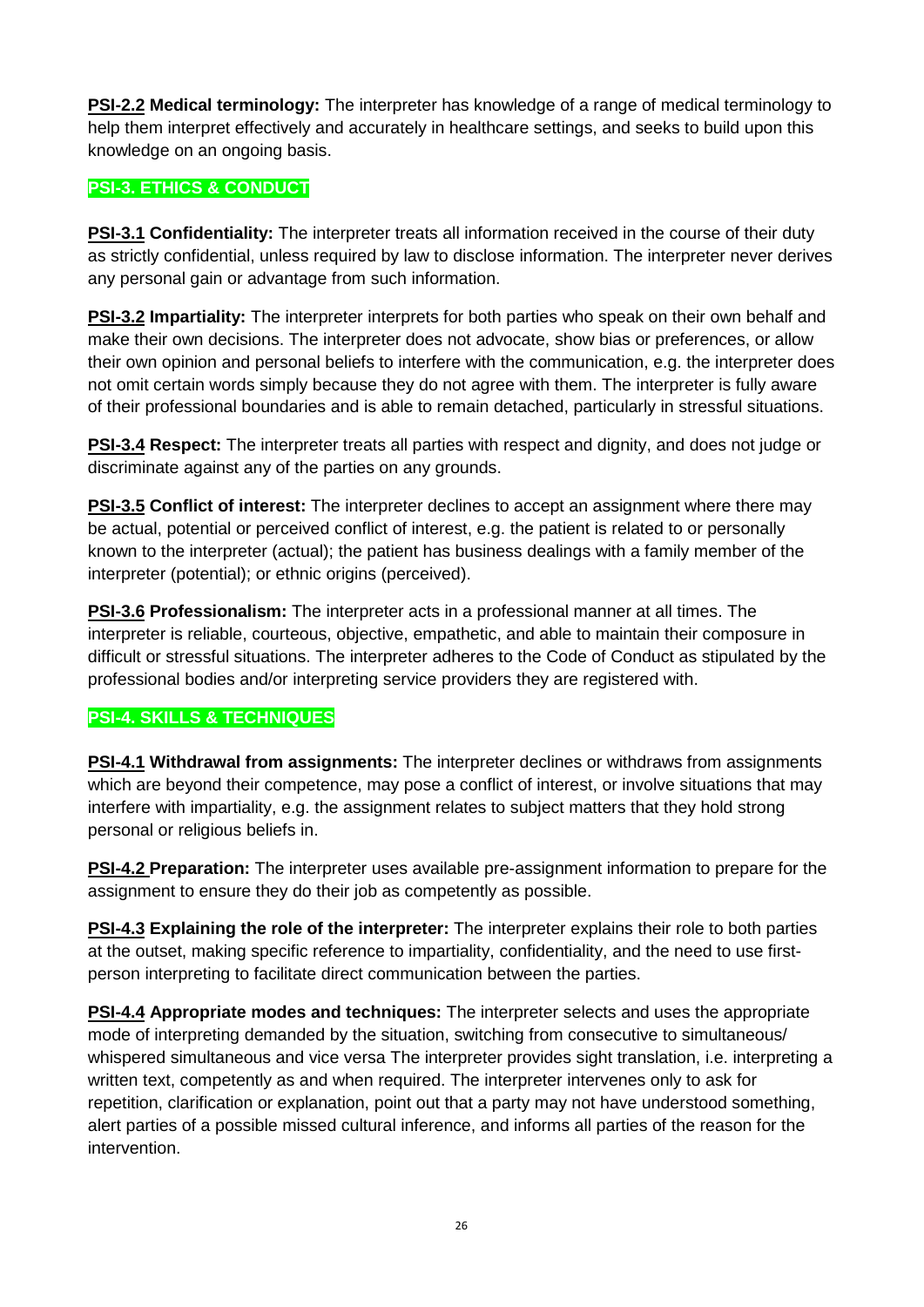**PSI-4.5 Accuracy:** The interpreter interprets accurately and completely the content and meaning of the original message without addition, omission, distortion, or projecting personal beliefs and prejudices into the communication. The interpreter stops and asks for clarification or explanation when they do not fully understand the message.

**PSI-4.6 First-person interpreting:** The interpreter interprets mainly in first-person mode to facilitate effective communication between the healthcare practitioner and the patient in which they speak on their own behalf and make their own decisions. First-person interpreting helps avoid advocacy and the perception of advocacy, e.g. the interpreter interprets "can I have some antibiotics?" instead of saying "can she have some antibiotics?"

**PSI-4.7 Accessing post-assignment support:** The interpreter utilises, where appropriate, postassignment support available to them to help reflect and learn from their experiences and maintain a healthy working life. This could range from short and simple debriefing with the interpreting service provider they work for, to accessing counselling services after traumatic assignments.

#### **PSI-5. FEEDBACK & SELF-EVALUATION**

**PSI-5.1 Feedback:** The interpreter welcomes and seeks feedback whenever possible to help improve their skills, techniques and knowledge.

**PSI-5.2 Self-evaluation:** The interpreter evaluates and reflects on their own performance and any feedback they receive, and uses this to identify areas for improvement and plan for Continuing Professional Development (CPD).

#### **PSI-6. CONTINUING PROFESSIONAL DEVELOPMENT (CPD)**

**PSI-6.1 Commitment to CPD:** The interpreter is fully committed to continuously improving their professional competence through skills development, training and research.

**PSI-6.2 Structures and processes to support CPD:** The interpreter uses performance evaluation results and feedback to set objectives for their professional development over a period of time, seeks out opportunities to achieve these objectives, and keeps a record to chart progress and evidence outcomes.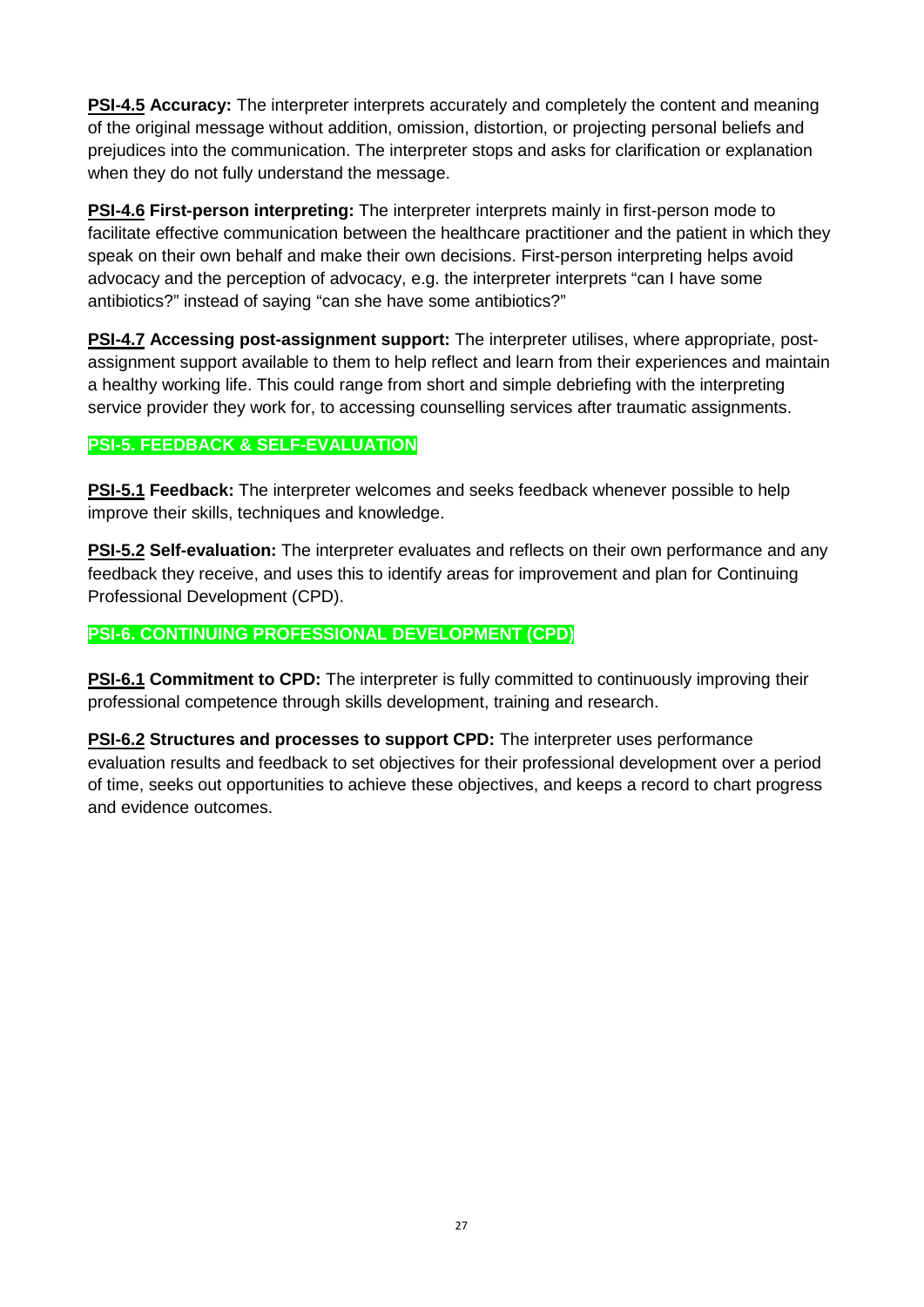## **Working with Face to Face Interpreters: Good Practice Guidelines**

## 1. Before the Appointment

Appointments with an interpreter may take longer than appointments where you are able to speak directly to a patient. You should allow for this when setting the time of the sessions.

You may also need to allow a short time at the beginning of the appointment to brief the interpreter.

Topics you should cover:

#### (a) **Background details**

If the interpreter has not worked with the client before it is helpful for them to have basic details of the case before they begin.

- Client's name, age, country of origin, language and dialect
- Purpose and expected content of the session
- Any specific terminology which may be used in the session

#### (b) **Working methods**

If you have not worked with the interpreter before you will need to spend a few minutes explaining your method of working to them. The interpreter will explain how they work best, covering:

- Interruptions if either party is speaking for too long and the interpreter cannot hold all the details
- Asking for clarification and meaning for the client and yourself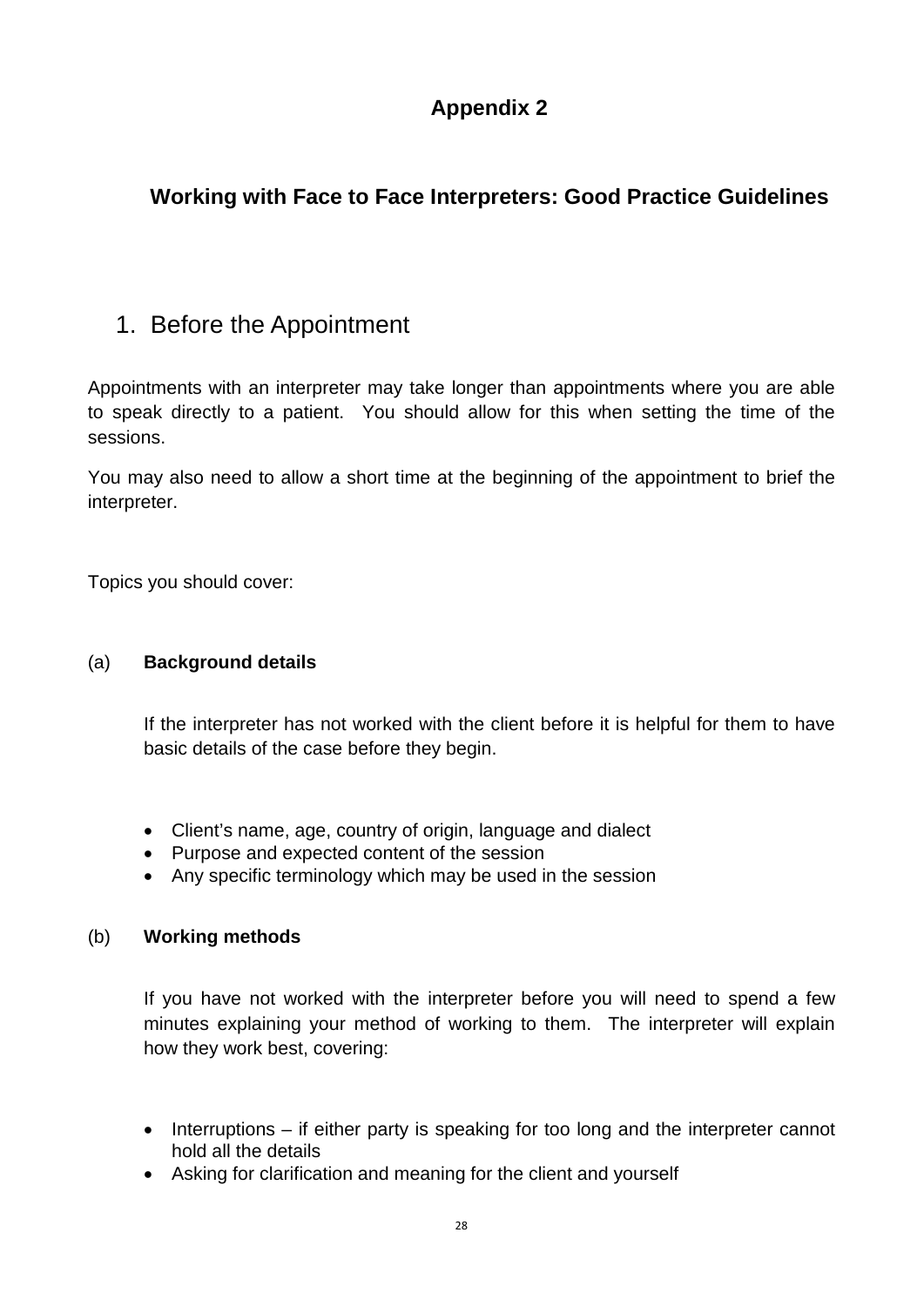- Seating arrangements ensuring that everyone is comfortable and able to relate to each other
- How the interpreter should intervene if anything is done or said which may be culturally unacceptable to the client, or where the interpreter feels that there is a clear misunderstanding

## 2. During the Session

(a) Introduce yourself to the client and allow the interpreter to introduce him or herself. On a first session the interpreter should introduce themselves along the following lines: -

"My name is ……., and I am a professional interpreter. I will interpret anything that is said in the session. Please do not say anything to me that you do not want translated. What you say here is confidential and I will not tell anyone else about what you say here today"

#### **(b) Working with the interpreter**

| <b>Seating</b>       | Ensure that everyone can see each other and that eye contact will be<br>easy                                                                                              |
|----------------------|---------------------------------------------------------------------------------------------------------------------------------------------------------------------------|
| When speaking        | Speak directly to the client, using their name.                                                                                                                           |
| <b>Content</b>       | Only say things to the interpreter which are to be interpreted to the<br>client, the client can feel alienated if the interpreter and you have a<br>private conversation. |
| Listening            | When the client is talking stay involved, show you are listening<br>through your body language                                                                            |
| <b>Timing</b>        | Speak in manageable chunks and allow the interpreter sufficient time<br>to translate                                                                                      |
| <b>Understanding</b> | use straight forward language and avoid jargon, encourage the client<br>to ask questions and check to see that they have understood. Explain                              |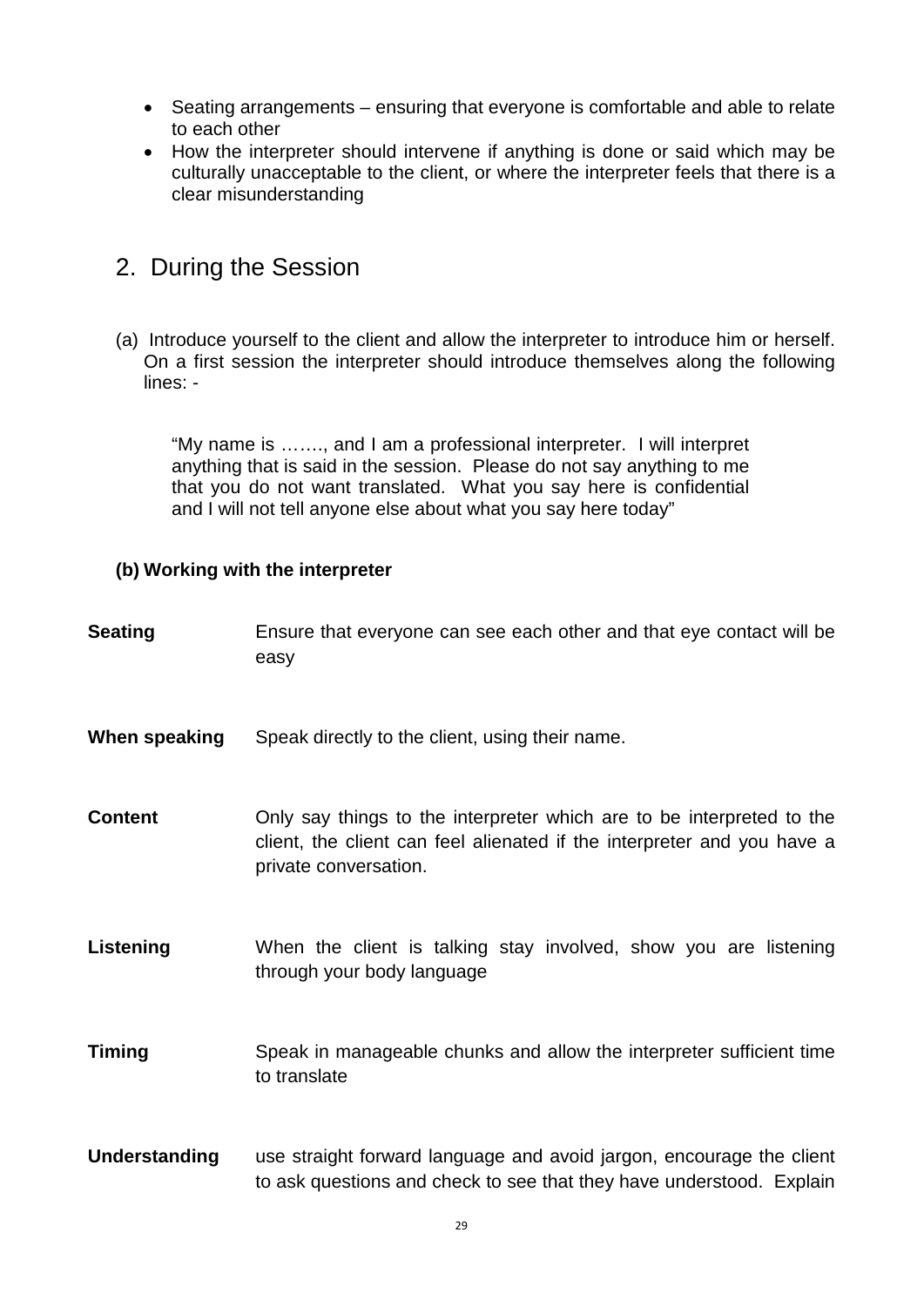medical terms to ensure comprehension as you would in any patient / clinician interaction

- **Breaks** Be aware of when the client or interpreter may need a short break particularly if the client has been talking about distressing experiences.
- **Leaving the room** If you need to leave the room, you should not leave the interpreter alone with the client

## 3. After the Session

In a short debriefing after the session you can check out the following:

- General feedback did the session go smoothly? Were there any problems working together?
- Specific feedback and clarification any factual observations from the interpreter, or feedback on the cultural context of gestures or modes of behaviour
- Check how the interpreter is feeling after the session, particularly if it was an emotionally charged session
- Complete and sign the interpreters record slip

## 4. Problems with the Session

Talk to the interpreter about any difficulties, which may arise. Check the issues covered below to see if you can decide what may be going wrong.

## **Points to check if something seems to be going wrong:**

- Does the interpreter speak English and the client's language fluently?
- Is the interpreter acceptable to the client (same gender, similar age)?
- Is the client prevented from telling you things because of his/her relationship with the client?
- Are you creating as good a relationship as possible with your client?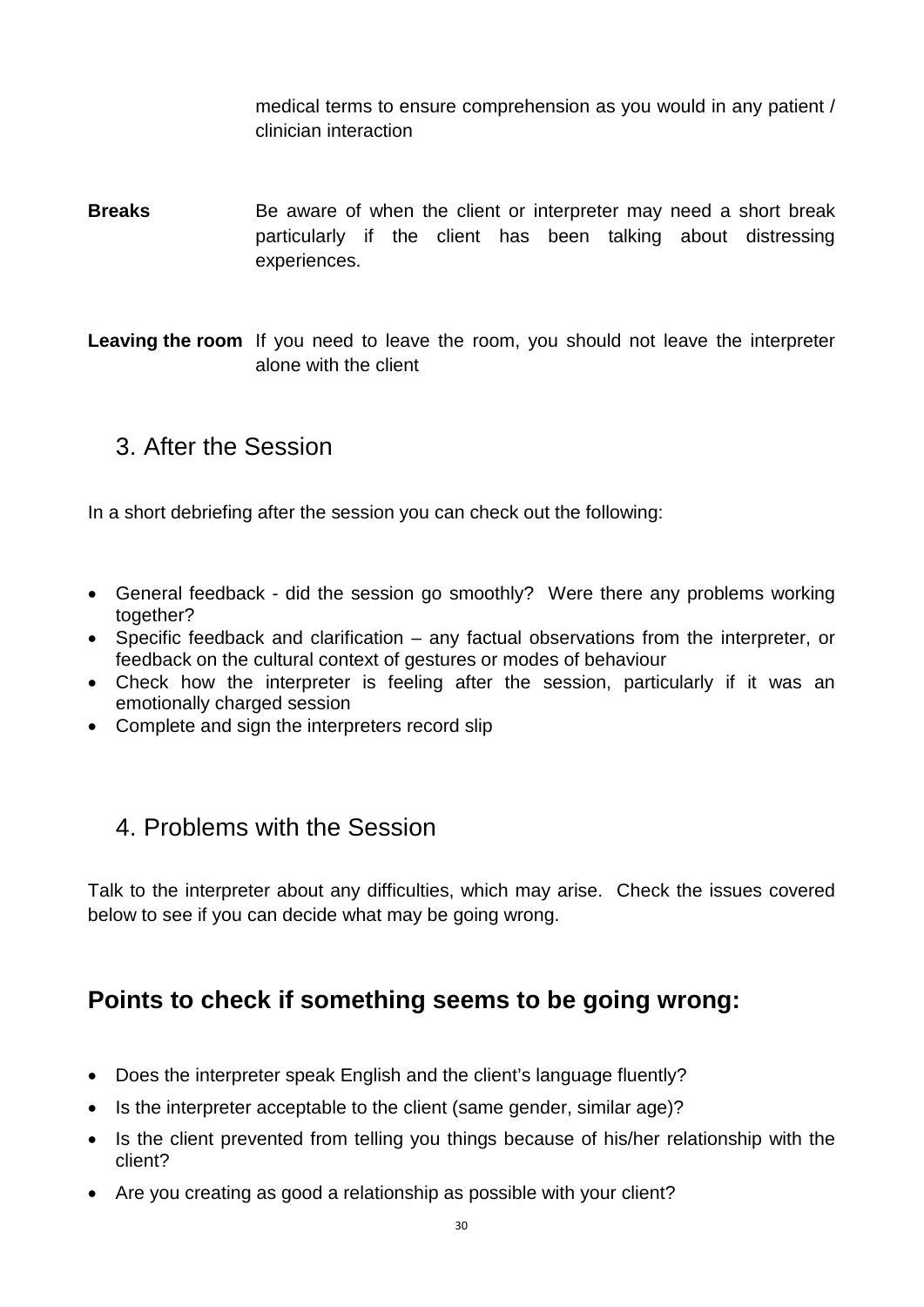- Is the interpreter translating exactly what you and your client are saying, or are they putting forward their own views and opinions?
- Does the interpreter understand the purpose of the interview and what their role is within it?
- Have you given the interpreter time to get to know the client and explain what is happening?
- Does the interpreter feel free to interrupt you when necessary to point out problems or ask for clarification?
- Are you using simple, jargon-free English?
- Are you allowing the interpreter enough time?
- Are you maintaining as good a relationship with the interpreter as you can?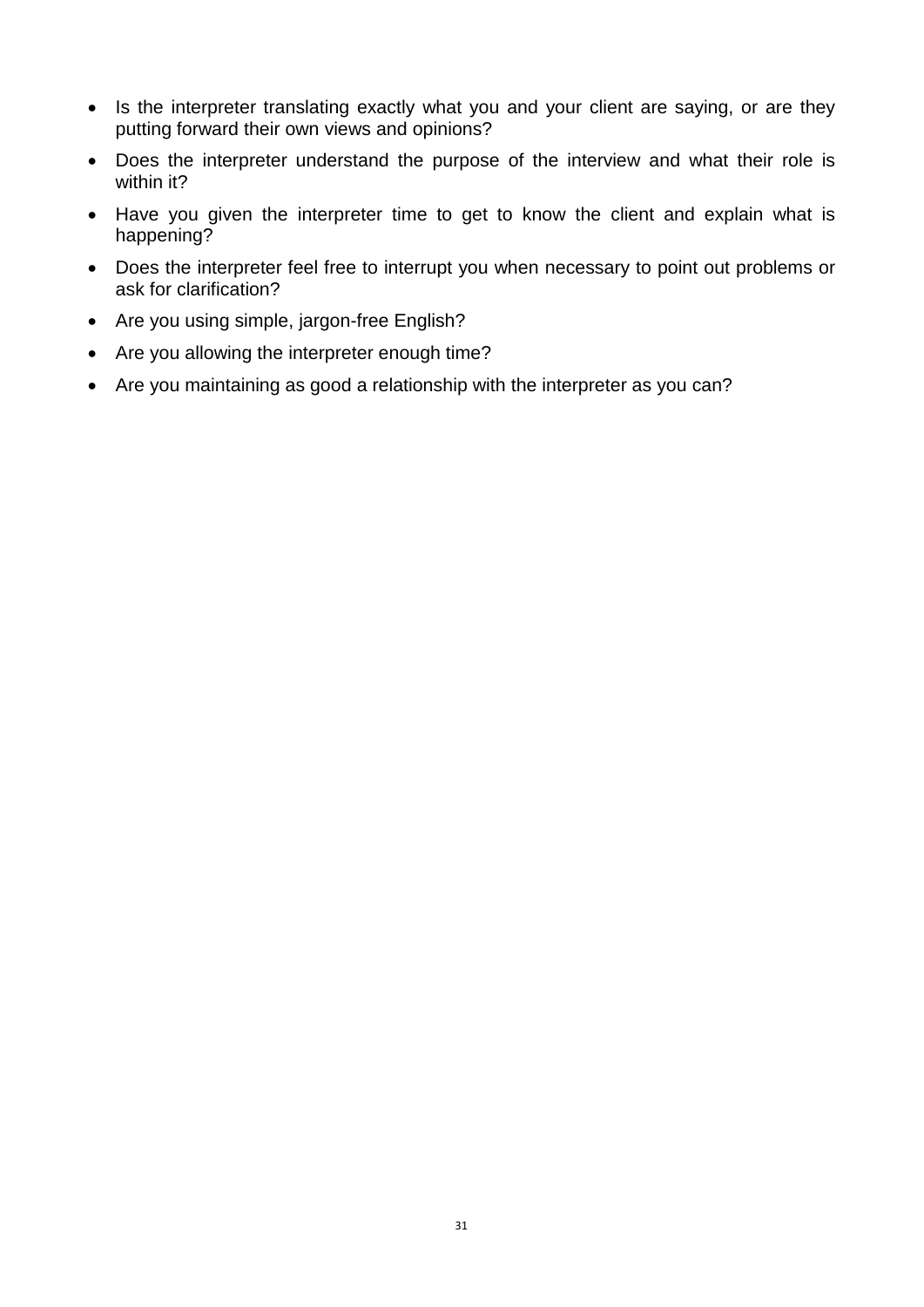## **Summary of best practice regarding booking interpreters**

- 1. Clearly state the required language and dialect (if appropriate) when initiating an assignment.
- 2. Ascertain if the gender of the interpreter is important.
- 3. Give as much notice as possible for the assignments.
- 4. Ensure that the information regarding the department and location are accurate.
- 5. For further information or advice regarding how to work with interpreters, contact Interpreting Services Manager or undertake an e-learning module (not yet finalised)
- 6. Give accurate information regarding approximate duration of the assignment.
- 7. Block book for future appointments if possible especially where continuity of interpreter is essential e.g. therapeutic appointments.
- 8. Give consideration to the safety of the interpreter when you book e.g. does the service user/patient have history of volatile behaviours?
- 9. For further information or advice regarding working with interpreters contact , NHS Greater Glasgow and Clyde Interpreting Service on 0141 347 8811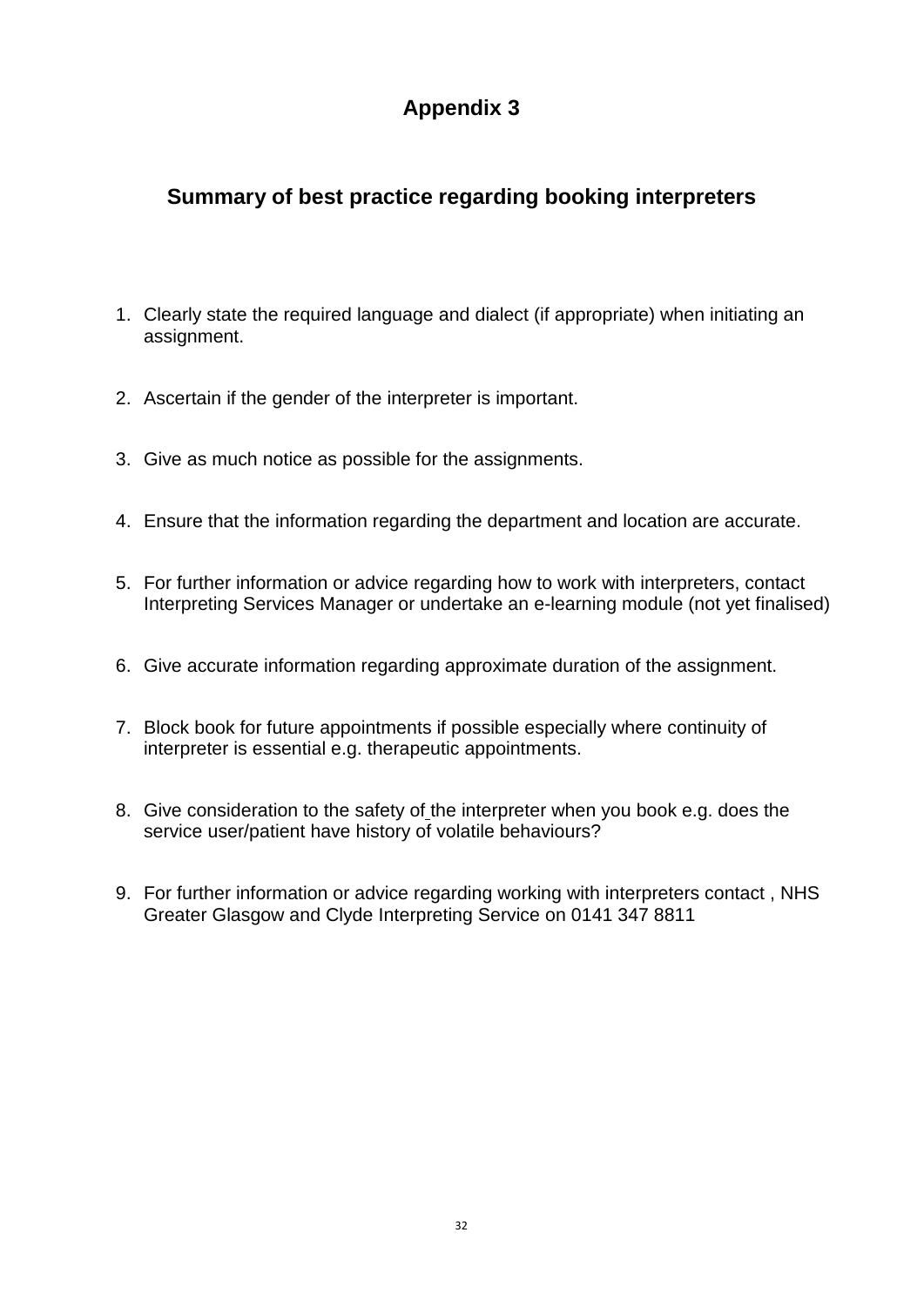## **Benefits of telephone and face to face interpreting**

#### **Benefits of telephone interpreting**

- Availability of language in some cases
- Provides anonymity for the patient, particularly for small communities
- Availability can be 365 days a year and at short notice
- Can deal with ad hoc or unexpected interpreting sessions
- Allows speedy resolution to a situation
- Useful for setting up a future interpreting session that is face to face or to confirm an appointment
- Responds to emergency and urgent situations
- Cost effective for an appointment which is less than 60 minutes
- Maybe less intrusive into the consultation setting

#### **Benefits of face to face interpreting**

- Allows good eye contact and ability to see body language of the patient, the staff member and the interpreter
- Beneficial when working with sensitive issues e.g. trauma, gender based violence, child protection cases
- Appropriate for dealing with bereavement and breaking bad news
- Helpful if the consultation involves therapeutic counselling
- A more cost effective form of interpreting when sessions can last one hour.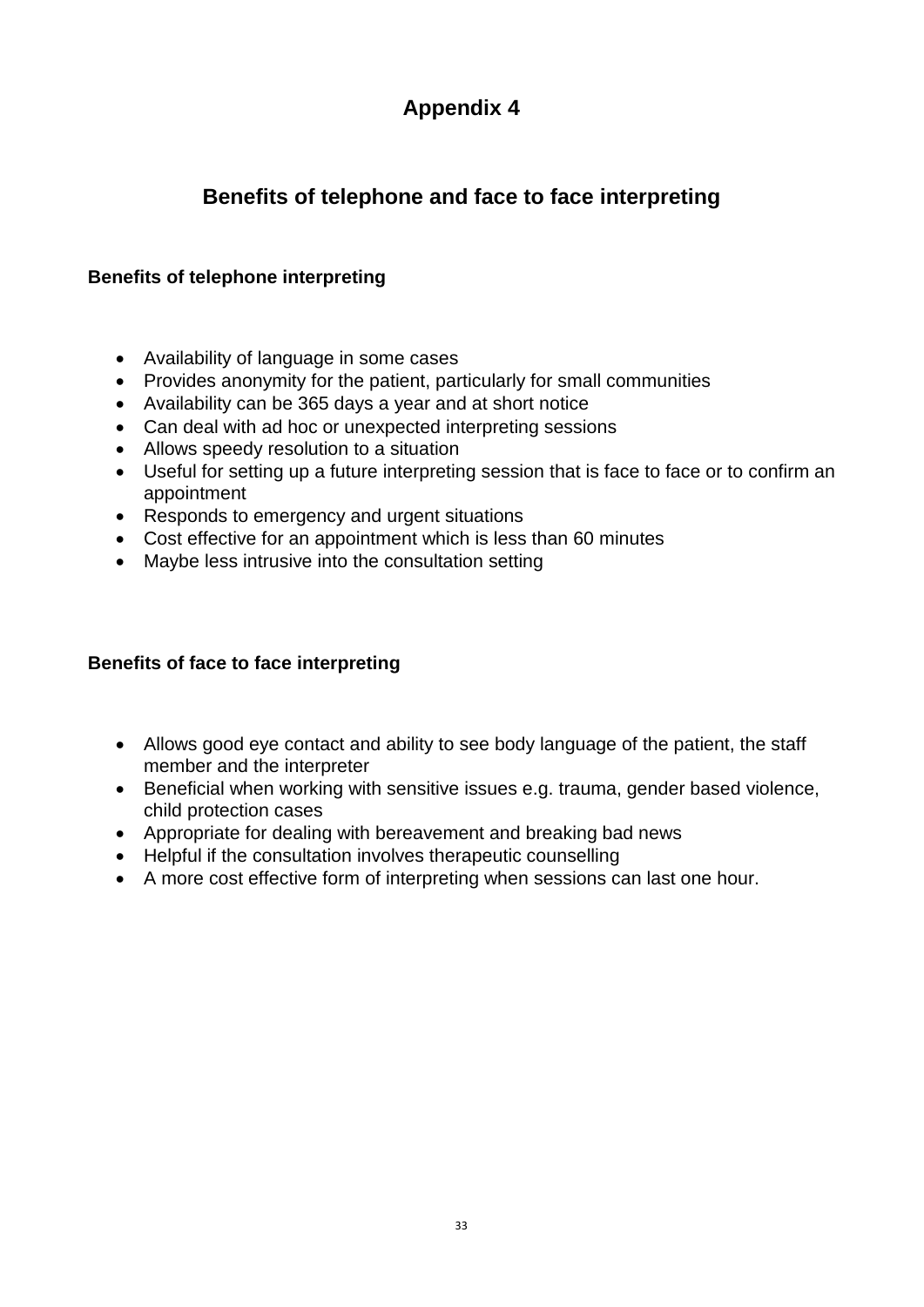## Interpreting Services Booking Request Form

• Bookings should be made using the Staffnet Booking Form, which can be found as follows [http://www.staffnet.ggc.scot.nhs.uk/Info%20Centre/InterpretingServices/ISBRF/Pag](http://www.staffnet.ggc.scot.nhs.uk/Info%20Centre/InterpretingServices/ISBRF/Pages/InterpretingServicesBookingRequest.aspx)

[es/InterpretingServicesBookingRequest.aspx](http://www.staffnet.ggc.scot.nhs.uk/Info%20Centre/InterpretingServices/ISBRF/Pages/InterpretingServicesBookingRequest.aspx)

- If you do not have Staffnet, then please complete the form below for each Interpreter you wish to request and return to the Interpreting Service at [interpretingservices@ggc.scot.nhs.uk](mailto:interpretingservices@ggc.scot.nhs.uk)
- Booking requests should be submitted where possible well in advance of the actual appointment time
- If after submitting this booking request form an Interpreter is no longer required then please advise the Interpreting Service immediately by telephone on 0141 347 8811
- Please ensure all sections of this form are completed in full to ensure accuracy of appointment information provided to the assigned Interpreter
- All information contained within this form will be treated in the strictest of confidence
- For Out of Hours Bookings 6.00pm to 8.00am Monday to Friday, 4pm to 8.00am Sat-Sun, you should complete this form as soon as possible and return it to the interpreting services call centre where a reference number will be allocated

| <b>Your location</b>                        |  |
|---------------------------------------------|--|
| Directorate/CHP/CHCP/MHP/GP/Dental          |  |
| /Ophthalmic practice etc                    |  |
|                                             |  |
|                                             |  |
| Your name                                   |  |
| <b>Your Contact number</b>                  |  |
|                                             |  |
| Date of assignment                          |  |
|                                             |  |
|                                             |  |
| Time of assignment                          |  |
|                                             |  |
|                                             |  |
| Purpose of Appointment e.g. GP appointment, |  |
| maternity, discharge                        |  |
| Who to see – name of clinician              |  |
|                                             |  |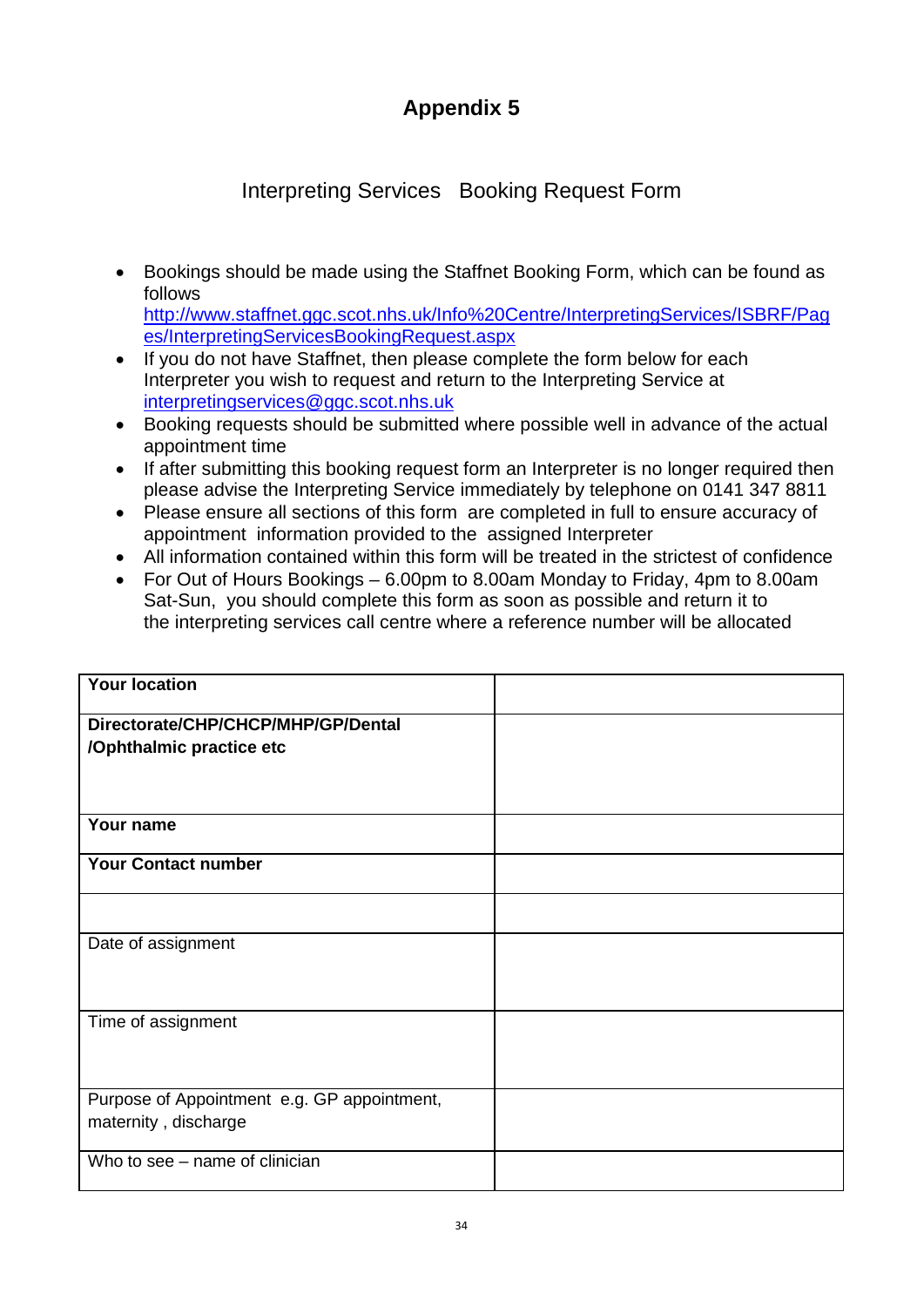| What is the exact location of interpreting assignment |  |
|-------------------------------------------------------|--|
| <b>Building /Name &amp; Dept</b>                      |  |
| <b>Street</b>                                         |  |
| Town                                                  |  |
| Postcode                                              |  |
| Contact Details of Person the Interpreter is meeting: |  |
| Name:                                                 |  |
| Tel/Mobile:                                           |  |
| Name of patient                                       |  |
| What language is required?                            |  |
| Gender                                                |  |
| What is the expected length of appt.?                 |  |
| Please use this section to record any additional      |  |
| instructions e.g. background information/directions   |  |
| to venue etc                                          |  |
| <b>Booking Reference Number</b>                       |  |

To make more than one request simply copy the form and complete the details